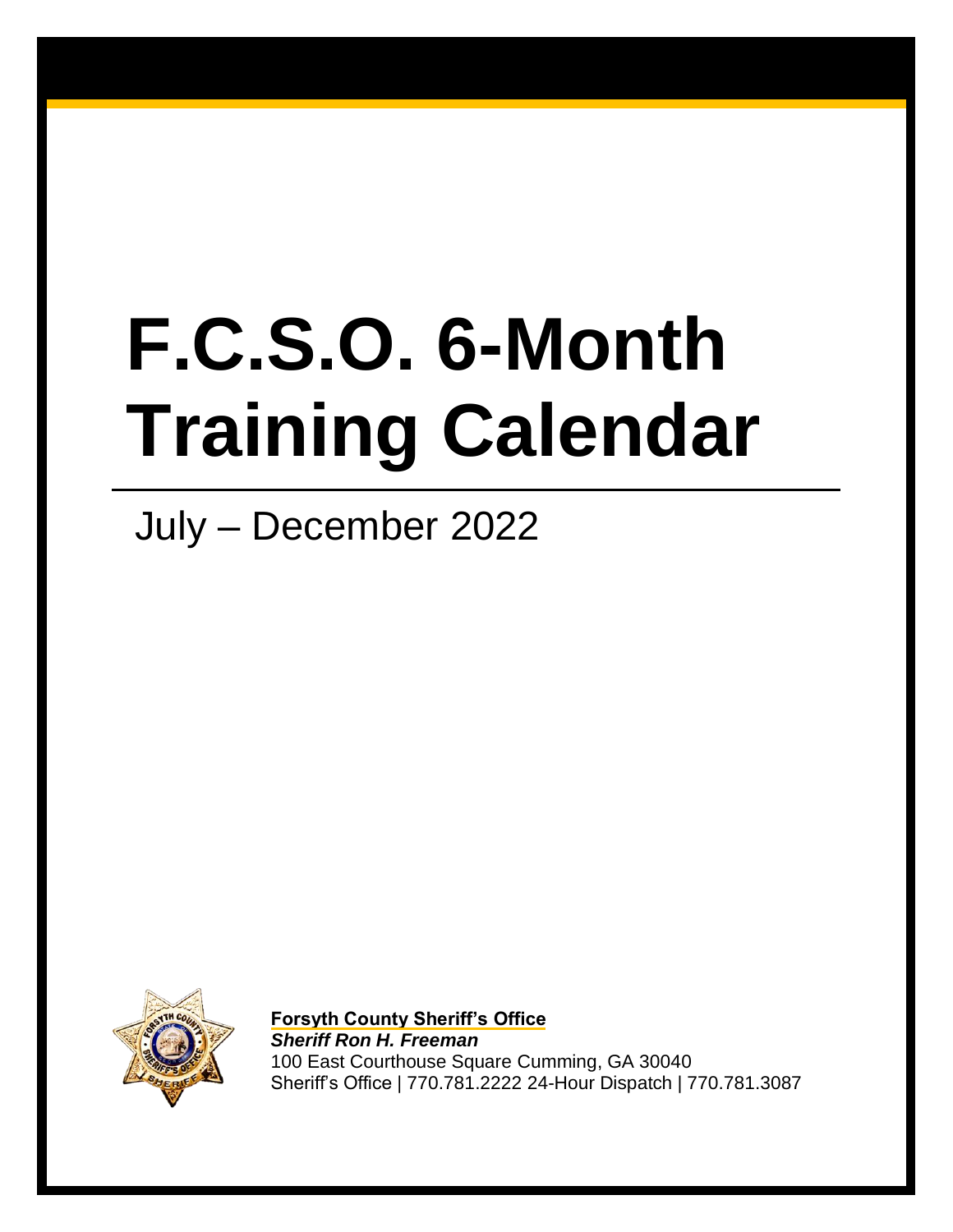

#### **Table of Contents**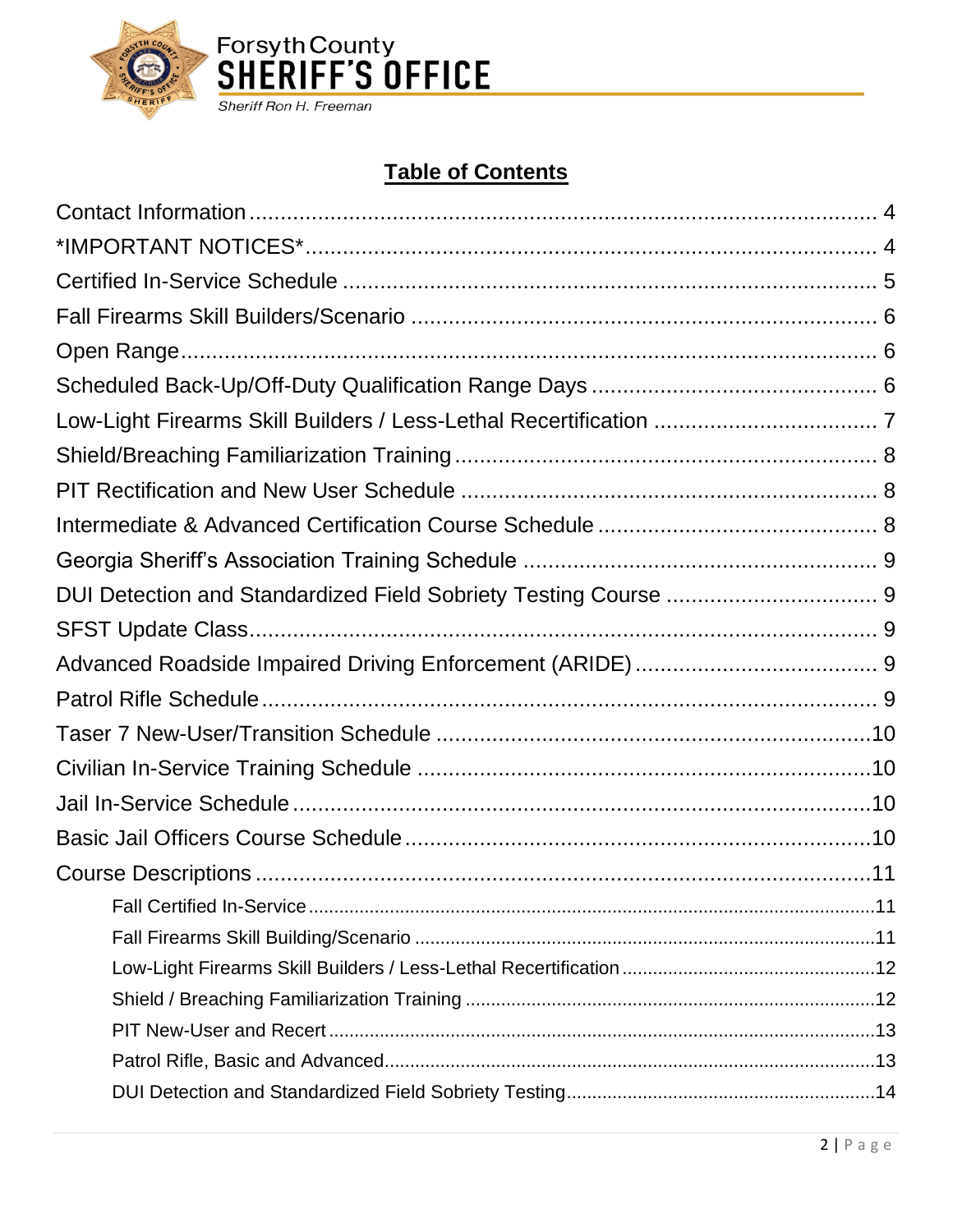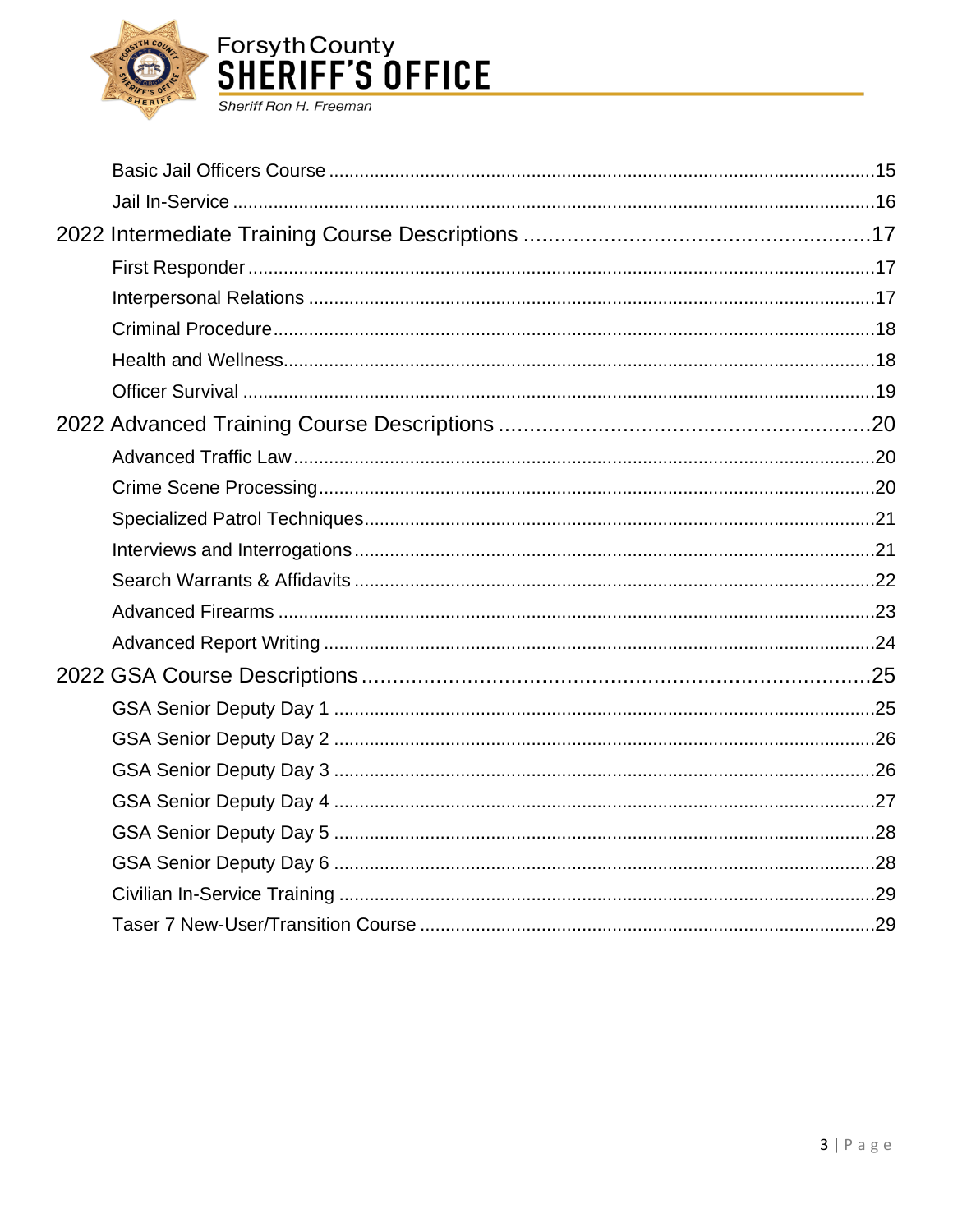

# <span id="page-3-0"></span>**Contact Information**

| <b>Training Center:</b>    | 245 Castleberry Industrial Drive Cumming, GA 30041 |  |  |
|----------------------------|----------------------------------------------------|--|--|
|                            | Front Desk   678.455.8478    Fax   770.205.4551    |  |  |
| Firearms Range:            | 9470 Old Federal Road Ball Ground, GA 30107        |  |  |
| <b>Training Director:</b>  | Lieutenant Rob Heagerty                            |  |  |
|                            | 770.205.4522                                       |  |  |
| <b>Training Logistics:</b> | Lieutenant James Poe                               |  |  |
|                            | 770.781.3057                                       |  |  |
| <b>Training Sergeant:</b>  | <b>Sergeant Mike Nelson</b>                        |  |  |
|                            | 770.205.4634                                       |  |  |

# <span id="page-3-1"></span>**\*IMPORTANT NOTICES\***

- The first part of this training calendar shows a simple layout of the dates, times, and locations of each class. The second part shows a more detailed description of each class.
- **ALL DATES ARE SUBJECT TO CHANGE**. If there is a COVID-19 related issue, some classes may be changed to an online format (Microsoft Teams) and instructions will be sent via county email.
- **Sign-up for in-service dates shall be submitted through your supervisor.** Supervisors will send an email to [sotrainingrequest@forsythco.com](mailto:sotrainingrequest@forsythco.com) with names of those who wish to sign-up (open ranges **do not** require sign-up).
- To sign-up for **any other training**, deputies shall follow FCSO policy and submit their request to [sotrainingrequest@forsythco.com.](mailto:sotrainingrequest@forsythco.com)
- **Outside agencies** should complete and submit a training request via our website. All outside agency requests must include the student's contact information.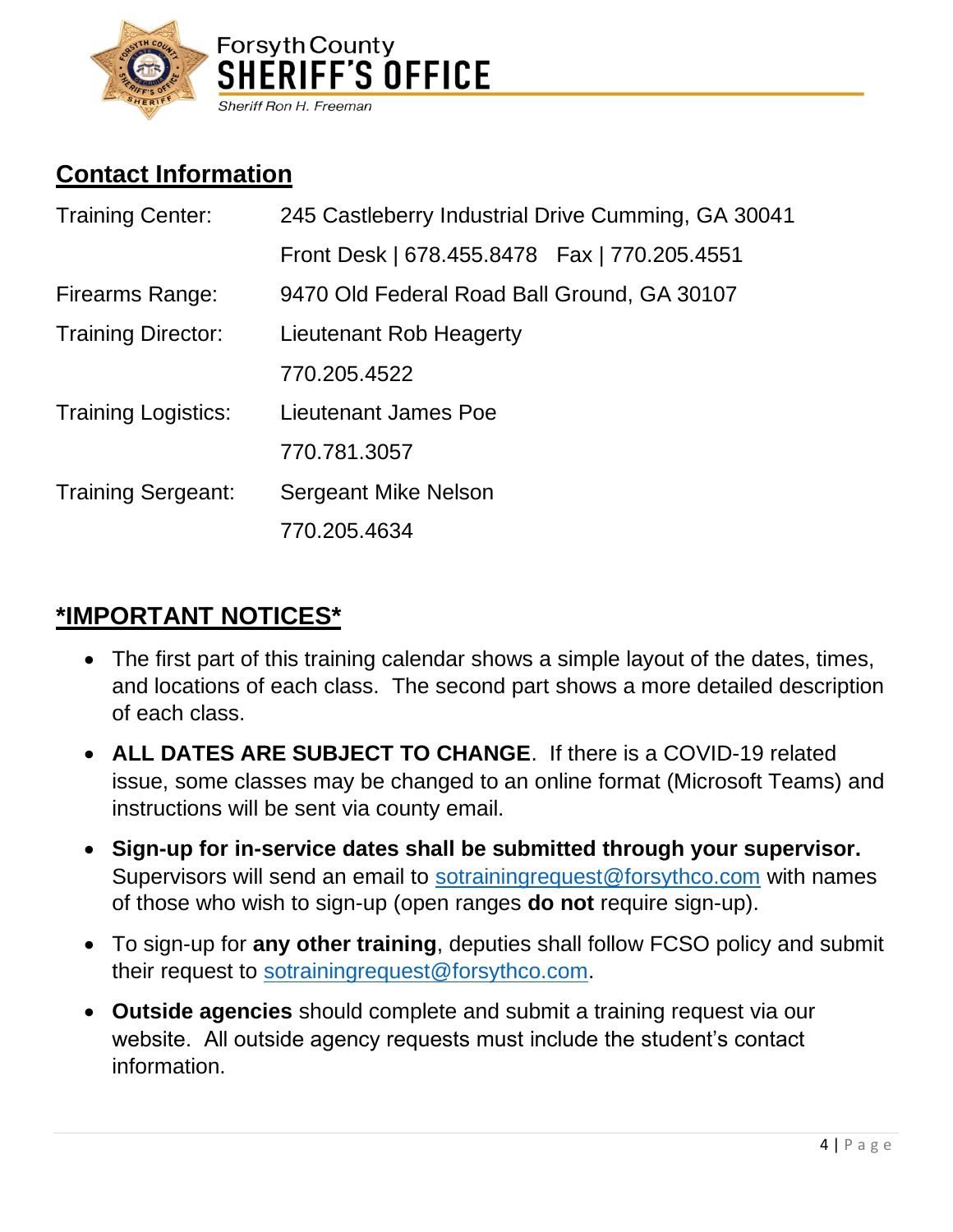

# <span id="page-4-0"></span>**Certified In-Service Schedule**

#### *Sign-Up Required / Mandatory*

| <b>Certified In-Service (8-hours)</b> |                      |                                   |                        |
|---------------------------------------|----------------------|-----------------------------------|------------------------|
| Date(s)                               | <b>Times</b>         | <b>Course</b>                     | <b>Location</b>        |
| 7/18                                  | $0800 - 1700$ (8hrs) | <b>Certified In-Service</b>       | <b>Training Center</b> |
| 7/20                                  | $0800 - 1700$ (8hrs) | <b>Certified In-Service</b>       | <b>Training Center</b> |
| 8/3                                   | $1300 - 2200$ (8hrs) | <b>Night Certified In-Service</b> | <b>Training Center</b> |
| 8/8                                   | $0800 - 1700$ (8hrs) | <b>Certified In-Service</b>       | <b>Training Center</b> |
| 8/10                                  | $0800 - 1700$ (8hrs) | <b>Certified In-Service</b>       | <b>Training Center</b> |
| 8/17                                  | 1300 – 2200 (8hrs)   | <b>Night Certified In-Service</b> | <b>Training Center</b> |
| 9/7                                   | $0800 - 1700$ (8hrs) | <b>Certified In-Service</b>       | <b>Training Center</b> |
| 9/14                                  | $0800 - 1700$ (8hrs) | <b>Certified In-Service</b>       | <b>Training Center</b> |
| 9/21                                  | $1300 - 2200$ (8hrs) | <b>Night Certified In-Service</b> | <b>Training Center</b> |
| 10/10                                 | $0800 - 1700$ (8hrs) | <b>Certified In-Service</b>       | <b>Training Center</b> |
| 10/12                                 | $0800 - 1700$ (8hrs) | <b>Certified In-Service</b>       | <b>Training Center</b> |
| 10/13                                 | 1300 - 2200 (8hrs)   | <b>Night Certified In-Service</b> | <b>Training Center</b> |
| 10/31                                 | $0800 - 1700$ (8hrs) | <b>Certified In-Service</b>       | <b>Training Center</b> |
| 11/2                                  | $0800 - 1700$ (8hrs) | <b>Certified In-Service</b>       | <b>Training Center</b> |
| 11/9                                  | $1300 - 2200$ (8hrs) | <b>Night Certified In-Service</b> | <b>Training Center</b> |
| 12/12                                 | $0800 - 1700$ (8hrs) | <b>Certified In-Service</b>       | <b>Training Center</b> |
| 12/14                                 | $0800 - 1700$ (8hrs) | <b>Certified In-Service</b>       | <b>Training Center</b> |
| 12/15                                 | $1300 - 2200$ (8hrs) | <b>Night Certified In-Service</b> | <b>Training Center</b> |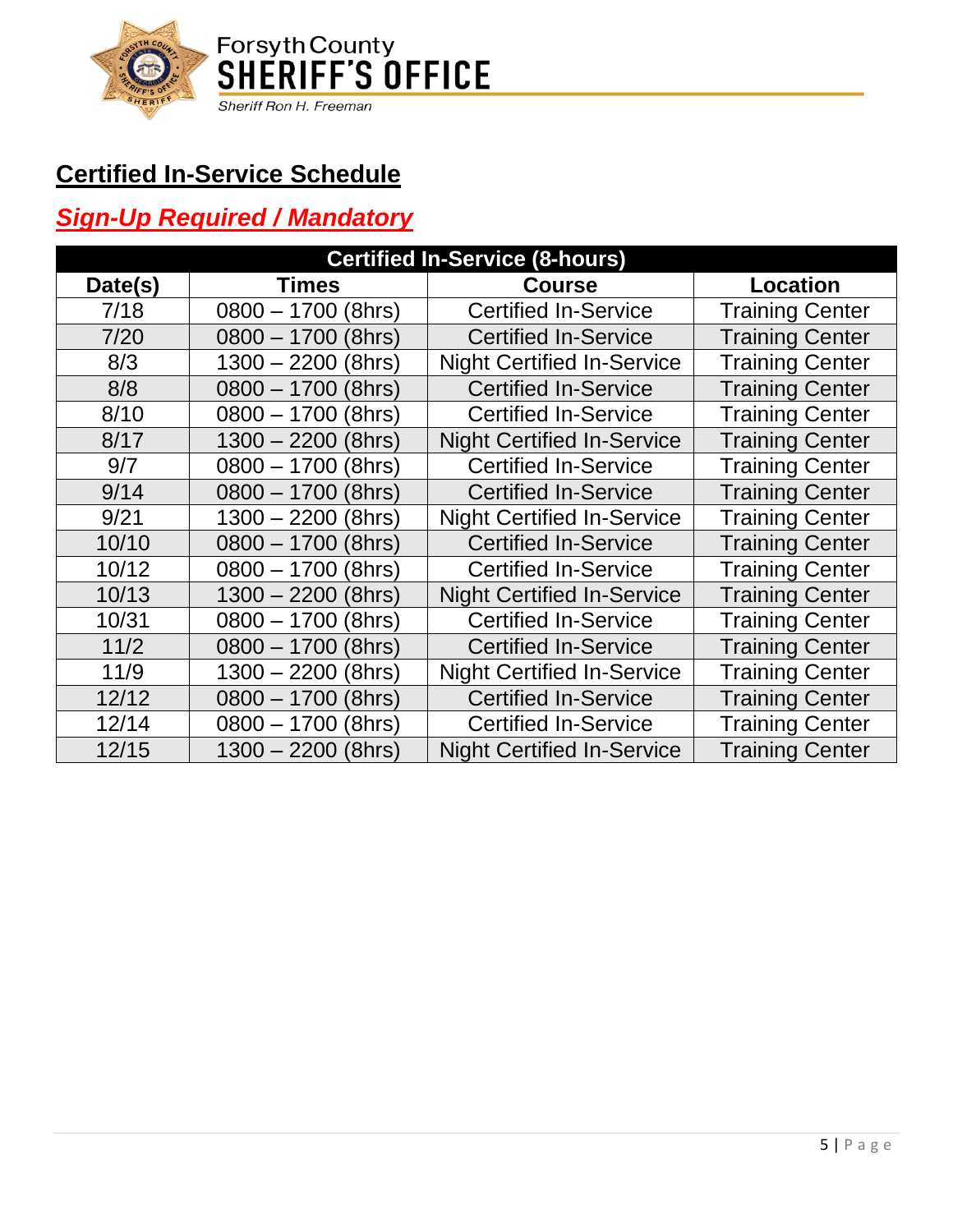

# <span id="page-5-0"></span>**Fall Firearms Skill Builders/Scenario**

#### *Sign-Up Required / Mandatory*

| <b>Fall Firearms Qualification</b> |                               |                                 |                   |
|------------------------------------|-------------------------------|---------------------------------|-------------------|
| Date(s)                            | <b>Times</b><br><b>Course</b> |                                 |                   |
| 10/17                              | $0800 - 1700$ (8hrs)          | <b>Skill Builders/Scenarios</b> | <b>FCSO Range</b> |
| 10/18                              | $0800 - 1700$ (8hrs)          | <b>Skill Builders/Scenarios</b> | <b>FCSO Range</b> |
| 10/19                              | $0800 - 1700$ (8hrs)          | <b>Skill Builders/Scenarios</b> | <b>FCSO Range</b> |
| 10/20                              | $0800 - 1700$ (8hrs)          | <b>Skill Builders/Scenarios</b> | <b>FCSO Range</b> |
| 10/21                              | $0800 - 1700$ (8hrs)          | <b>Skill Builders/Scenarios</b> | <b>FCSO Range</b> |
| 10/24                              | $0800 - 1700$ (8hrs)          | <b>Skill Builders/Scenarios</b> | <b>FCSO Range</b> |
| 10/25                              | $0800 - 1700$ (8hrs)          | <b>Skill Builders/Scenarios</b> | <b>FCSO Range</b> |
| 10/26                              | $0800 - 1700$ (8hrs)          | <b>Skill Builders/Scenarios</b> | <b>FCSO Range</b> |
| 10/27                              | $0800 - 1700$ (8hrs)          | <b>Skill Builders/Scenarios</b> | <b>FCSO Range</b> |
| 10/28                              | $0800 - 1700$ (8hrs)          | <b>Skill Builders/Scenarios</b> | <b>FCSO Range</b> |

#### <span id="page-5-1"></span>**Open Range**

#### **Open Range**

#### **Times and Dates are to be determined.**

*All open range days will be announced one month in advance***.**

#### <span id="page-5-2"></span>**Scheduled Back-Up/Off-Duty Qualification Range Days**

| <b>Back-Up/Off-Duty Range</b> |                                    |                  |                   |  |  |
|-------------------------------|------------------------------------|------------------|-------------------|--|--|
| Date(s)                       | Times<br><b>Course</b><br>Location |                  |                   |  |  |
| 07/19                         | 0800-1600                          | Back-Up/Off-Duty | <b>FCSO Range</b> |  |  |
| 10/11                         | 0800-1600                          | Back-Up/Off-Duty | <b>FCSO Range</b> |  |  |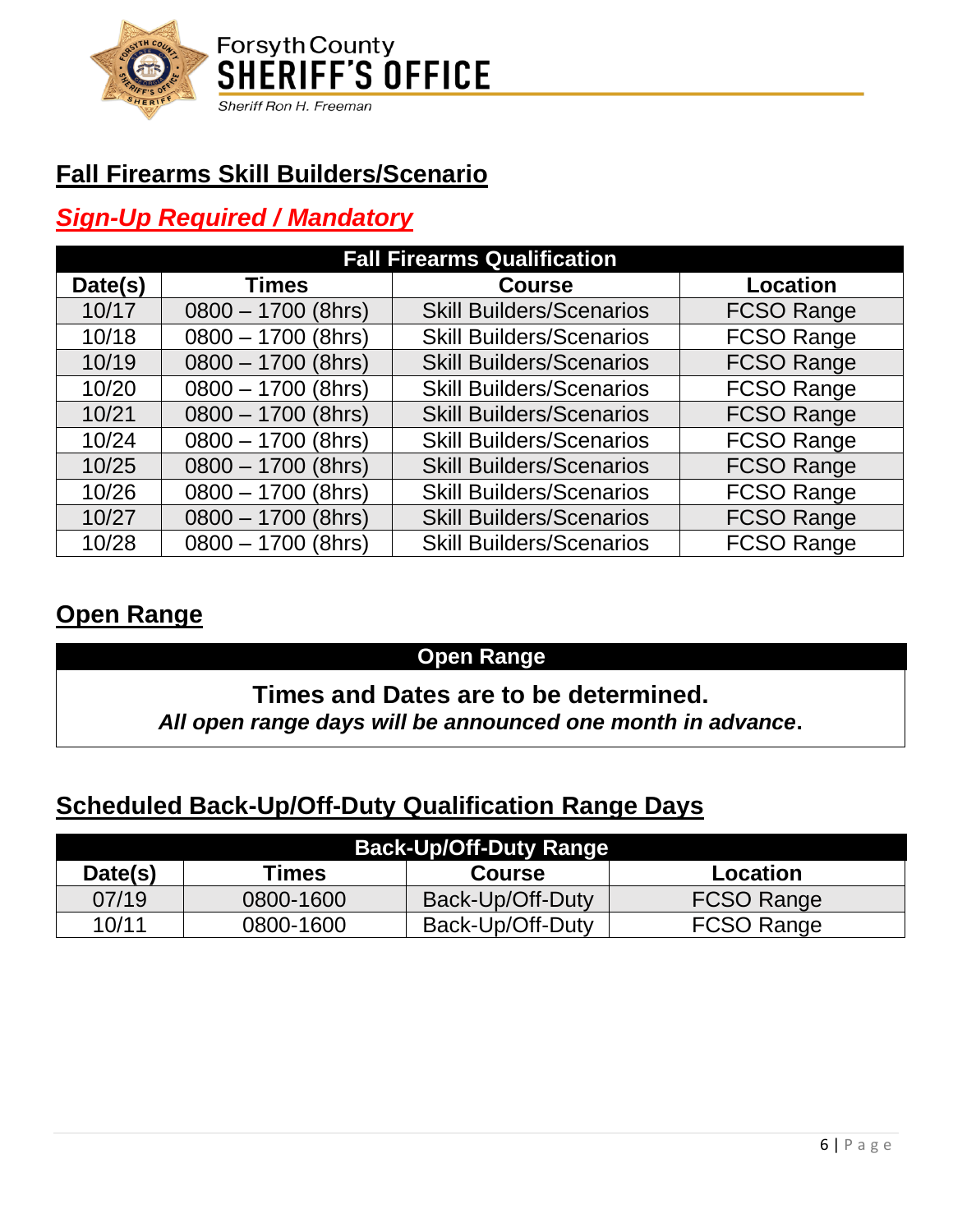

# <span id="page-6-0"></span>**Low-Light Firearms Skill Builders / Less-Lethal Recertification**

#### *Sign-Up Required / Mandatory*

|         | <b>Fall Firearms Qualification</b>               |                       |                   |  |  |
|---------|--------------------------------------------------|-----------------------|-------------------|--|--|
| Date(s) | <b>Times</b><br><b>Course</b><br><b>Location</b> |                       |                   |  |  |
| 12/5    | $1700 - 1800$ (1hr)                              | Low-Light/Less Lethal | <b>FCSO Range</b> |  |  |
| 12/5    | $1800 - 1900$<br>(1hr)                           | Low-Light/Less Lethal | <b>FCSO Range</b> |  |  |
| $12/5$  | $1900 - 2000$<br>(1hr)                           | Low-Light/Less Lethal | <b>FCSO Range</b> |  |  |
| 12/6    | $1700 - 1800$<br>(1hr)                           | Low-Light/Less Lethal | <b>FCSO Range</b> |  |  |
| 12/6    | $1800 - 1900$<br>(1hr)                           | Low-Light/Less Lethal | <b>FCSO Range</b> |  |  |
| 12/6    | $1900 - 2000$<br>(1hr)                           | Low-Light/Less Lethal | <b>FCSO Range</b> |  |  |
| 12/7    | $1700 - 1800$<br>(1hr)                           | Low-Light/Less Lethal | <b>FCSO Range</b> |  |  |
| 12/7    | $1800 - 1900$<br>(1hr)                           | Low-Light/Less Lethal | <b>FCSO Range</b> |  |  |
| 12/7    | $1900 - 2000$<br>(1hr)                           | Low-Light/Less Lethal | <b>FCSO Range</b> |  |  |
| 12/8    | $1700 - 1800$<br>(1hr)                           | Low-Light/Less Lethal | <b>FCSO Range</b> |  |  |
| 12/8    | $1800 - 1900$<br>(1hr)                           | Low-Light/Less Lethal | <b>FCSO Range</b> |  |  |
| 12/8    | $1900 - 2000$ (1hr)                              | Low-Light/Less Lethal | <b>FCSO Range</b> |  |  |
| 12/12   | $1700 - 1800$<br>(1hr)                           | Low-Light/Less Lethal | <b>FCSO Range</b> |  |  |
| 12/12   | $1800 - 1900$<br>(1hr)                           | Low-Light/Less Lethal | <b>FCSO Range</b> |  |  |
| 12/12   | $1900 - 2000$ (1hr)                              | Low-Light/Less Lethal | <b>FCSO Range</b> |  |  |
| 12/13   | (1hr)<br>$1700 - 1800$                           | Low-Light/Less Lethal | <b>FCSO Range</b> |  |  |
| 12/13   | (1hr)<br>$1800 - 1900$                           | Low-Light/Less Lethal | <b>FCSO Range</b> |  |  |
| 12/13   | $1900 - 2000$<br>(1hr)                           | Low-Light/Less Lethal | <b>FCSO Range</b> |  |  |
| 12/14   | $1700 - 1800$<br>(1hr)                           | Low-Light/Less Lethal | <b>FCSO Range</b> |  |  |
| 12/14   | $1800 - 1900$<br>(1hr)                           | Low-Light/Less Lethal | <b>FCSO Range</b> |  |  |
| 12/14   | $1900 - 2000$<br>(1hr)                           | Low-Light/Less Lethal | <b>FCSO Range</b> |  |  |
| 12/15   | $1700 - 1800$<br>(1hr)                           | Low-Light/Less Lethal | <b>FCSO Range</b> |  |  |
| 12/15   | (1hr)<br>1800 - 1900                             | Low-Light/Less Lethal | <b>FCSO Range</b> |  |  |
| 12/15   | $1900 - 2000$ (1hr)                              | Low-Light/Less Lethal | <b>FCSO Range</b> |  |  |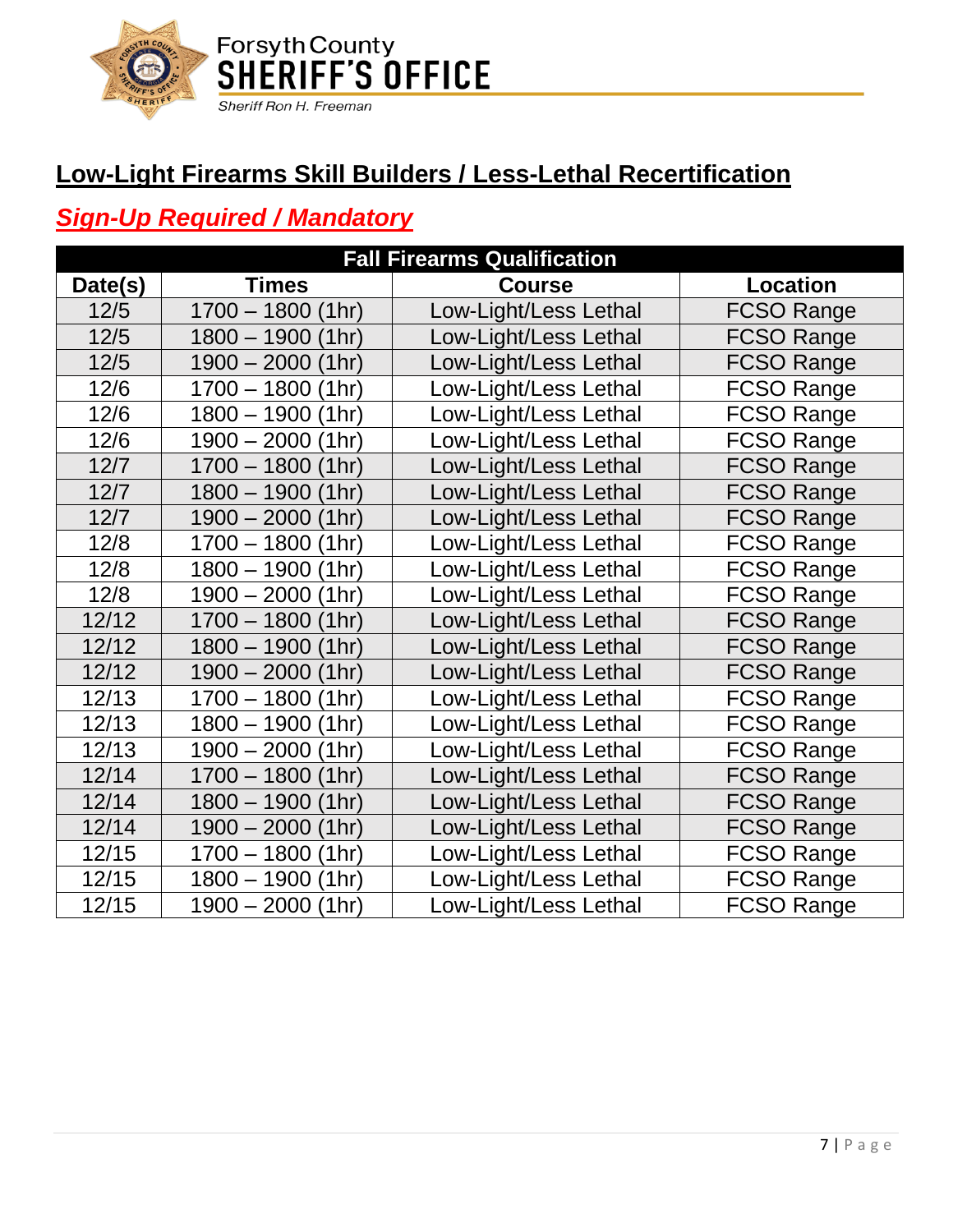

# <span id="page-7-0"></span>**Shield/Breaching Familiarization Training**

#### *Mandatory for Supervisors / Sign-Up Required*

| <b>Shield Work/Breaching</b> |              |                  |                   |
|------------------------------|--------------|------------------|-------------------|
| Date(s)                      | <b>Times</b> | <b>Course</b>    | <b>Location</b>   |
| 08/16                        | 0800-1700    | Shield/Breaching | <b>FCSO Range</b> |
| 08/18                        | 0800-1700    | Shield/Breaching | <b>FCSO Range</b> |
| 09/13                        | 0800-1700    | Shield/Breaching | <b>FCSO Range</b> |
| 09/15                        | 0800-1700    | Shield/Breaching | <b>FCSO Range</b> |
| 11/08                        | 0800-1700    | Shield/Breaching | <b>FCSO Range</b> |
| 11/10                        | 0800-1700    | Shield/Breaching | <b>FCSO Range</b> |

#### <span id="page-7-1"></span>**PIT Recertification and New User Schedule**

| <b>PIT &amp; EVOC</b>                       |                       |                     |                            |  |
|---------------------------------------------|-----------------------|---------------------|----------------------------|--|
| Date(s)<br>™es<br>Location<br><b>Course</b> |                       |                     |                            |  |
| 11/28-12/02                                 | $0800 - 1700$ (16hrs) | <b>PIT New-User</b> | <b>Cumming Fairgrounds</b> |  |

#### <span id="page-7-2"></span>**Intermediate & Advanced Certification Course Schedule**

| <b>Intermediate &amp; Advanced Courses</b> |                       |                                         |                        |
|--------------------------------------------|-----------------------|-----------------------------------------|------------------------|
| Date(s)                                    | <b>Times</b>          | <b>Course</b>                           | Location               |
| 7/22                                       | $0800 - 1700$ (8hrs)  | <b>Interpersonal Relations</b>          | <b>Training Center</b> |
| $8/15 - 8/17$                              | $0800 - 1700$ (24hrs) | <b>Advanced Traffic Law</b>             | <b>Training Center</b> |
| $8/22 - 8/23$                              | $0800 - 1700$ (16hrs) | <b>Advanced Report Writing</b>          | <b>Training Center</b> |
| $8/24 - 8/25$                              | $0800 - 1700$ (16hrs) | <b>Specialized Patrol Techniques</b>    | <b>Training Center</b> |
| $8/31 - 9/2$                               | $0800 - 1700$ (22hrs) | <b>Health &amp; Wellness</b>            | <b>Training Center</b> |
| $9/6 - 9/8$                                | $0800 - 1700$ (24hrs) | <b>Crime Scene Processing</b>           | <b>Training Center</b> |
| $9/12 - 9/14$                              | $0800 - 1700$ (24hrs) | <b>Criminal Procedure</b>               | <b>Training Center</b> |
| $9/19 - 9/21$                              | $0800 - 1700$ (24hrs) | Interviews & Interrogations             | <b>Training Center</b> |
| $9/20 - 9/23$                              | $0800 - 1700$ (32hrs) | <b>Advanced Firearms</b>                | <b>FCSO Range</b>      |
| $10/3 - 10/5$                              | 0800-1700 (24 hrs)    | <b>Search Warrants &amp; Affidavits</b> | <b>Training Center</b> |
| 10/31-11/4                                 | $0800 - 1700$ (40hrs) | <b>Officer Survival</b>                 | <b>FCSO Range</b>      |
| 11/14-11/18                                | $0800 - 1700$ (40hrs) | <b>First Responder</b>                  | <b>Training Center</b> |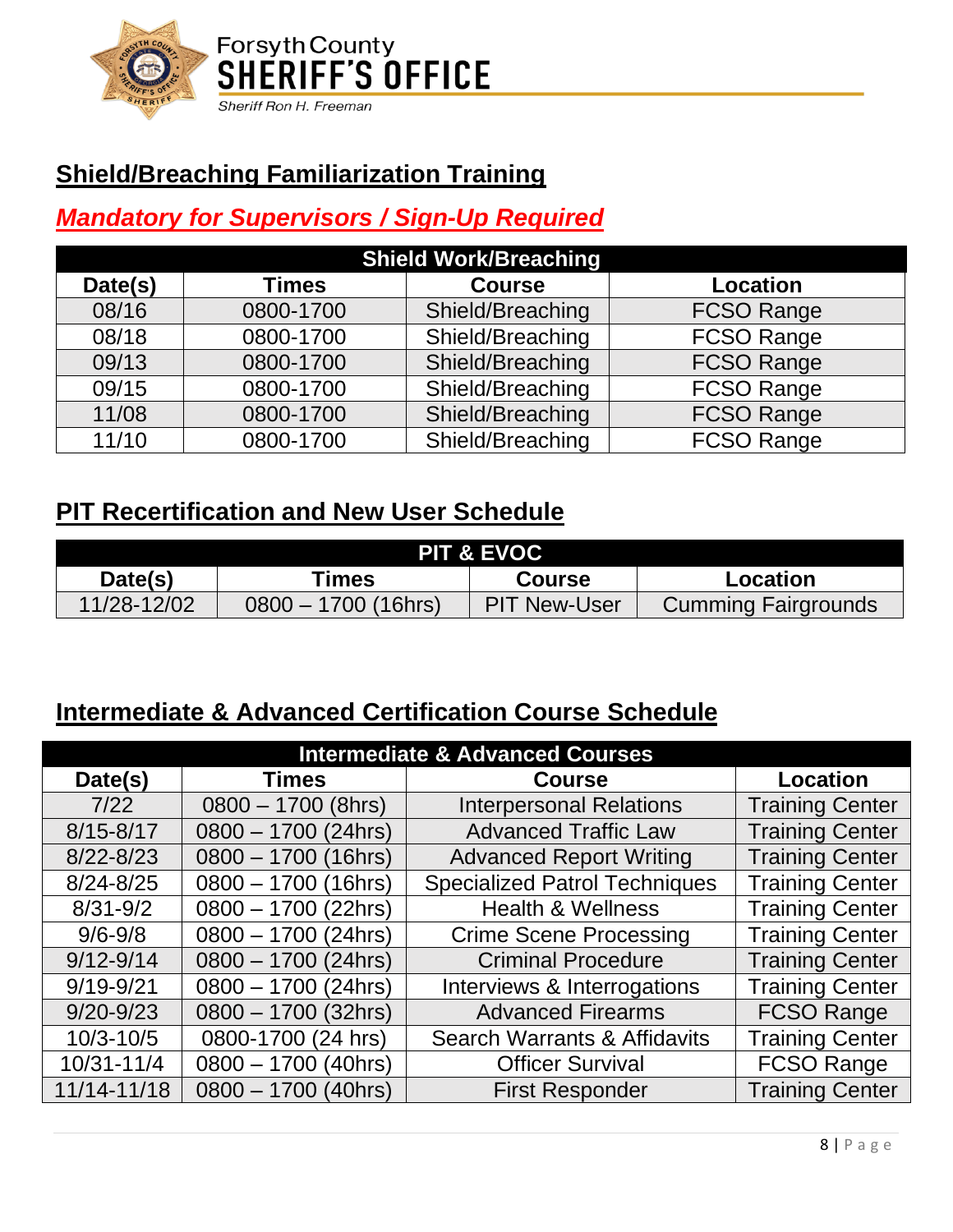

# <span id="page-8-0"></span>**Georgia Sheriff's Association Training Schedule**

| <b>GSA Days</b> |                              |               |                        |  |
|-----------------|------------------------------|---------------|------------------------|--|
| Date(s)         | <b>Times</b>                 | <b>Course</b> | <b>Location</b>        |  |
| 7/11            | $0800 - 1700$ (8hrs)         | GSA Day 1     | <b>Training Center</b> |  |
| 8/15            | $0800 - 1700$ (8hrs)         | GSA Day 2     | <b>Training Center</b> |  |
| 9/12            | $0800 - 1700$ (8hrs)         | GSA Day 3     | <b>Training Center</b> |  |
| 10/10           | $0800 - 1700$ (8hrs)         | GSA Day 4     | <b>Training Center</b> |  |
| $11/7 - 11/8$   | $0800 - 1700$ (16hrs)        | GSA Day 5     | <b>Training Center</b> |  |
| 12/12           | 0800-1200 & 1300-1700 (4hrs) | GSA Day 6     | <b>Training Center</b> |  |

#### <span id="page-8-1"></span>**DUI Detection and Standardized Field Sobriety Testing Course**

| <b>SFST</b>   |                       |                    |                        |
|---------------|-----------------------|--------------------|------------------------|
| Date(s)       | ™es                   | Course             | Location               |
| $11/2 - 11/4$ | $0800 - 1700$ (24hrs) | <b>SFST Course</b> | <b>Training Center</b> |

#### <span id="page-8-2"></span>**SFST Update Class**

| <b>Update</b> |               |                    |                 |
|---------------|---------------|--------------------|-----------------|
| Date(s)       | Times         | Course             | Location        |
| 7/21          | $0800 - 1700$ | <b>SFST Update</b> | Training Center |

#### <span id="page-8-3"></span>**Advanced Roadside Impaired Driving Enforcement (ARIDE)**

| ARIDE      |              |        |                        |
|------------|--------------|--------|------------------------|
| Date(s)    | <b>Times</b> | Course | Location               |
| <b>TBD</b> | 1700         | ARIDE  | <b>Training Center</b> |

#### <span id="page-8-4"></span>**Patrol Rifle Schedule**

| <b>Patrol Rifle</b> |                                    |                              |                   |  |
|---------------------|------------------------------------|------------------------------|-------------------|--|
| Date(s)             | Times<br><b>Course</b><br>Location |                              |                   |  |
| $8/29 - 8/31$       | $0800 - 1700$ (24hrs)              | <b>Basic Patrol Rifle</b>    | <b>FCSO Range</b> |  |
| $9/1 - 9/2$         | $0800 - 1700$ (16hrs)              | <b>Advanced Patrol Rifle</b> | FCSO Range        |  |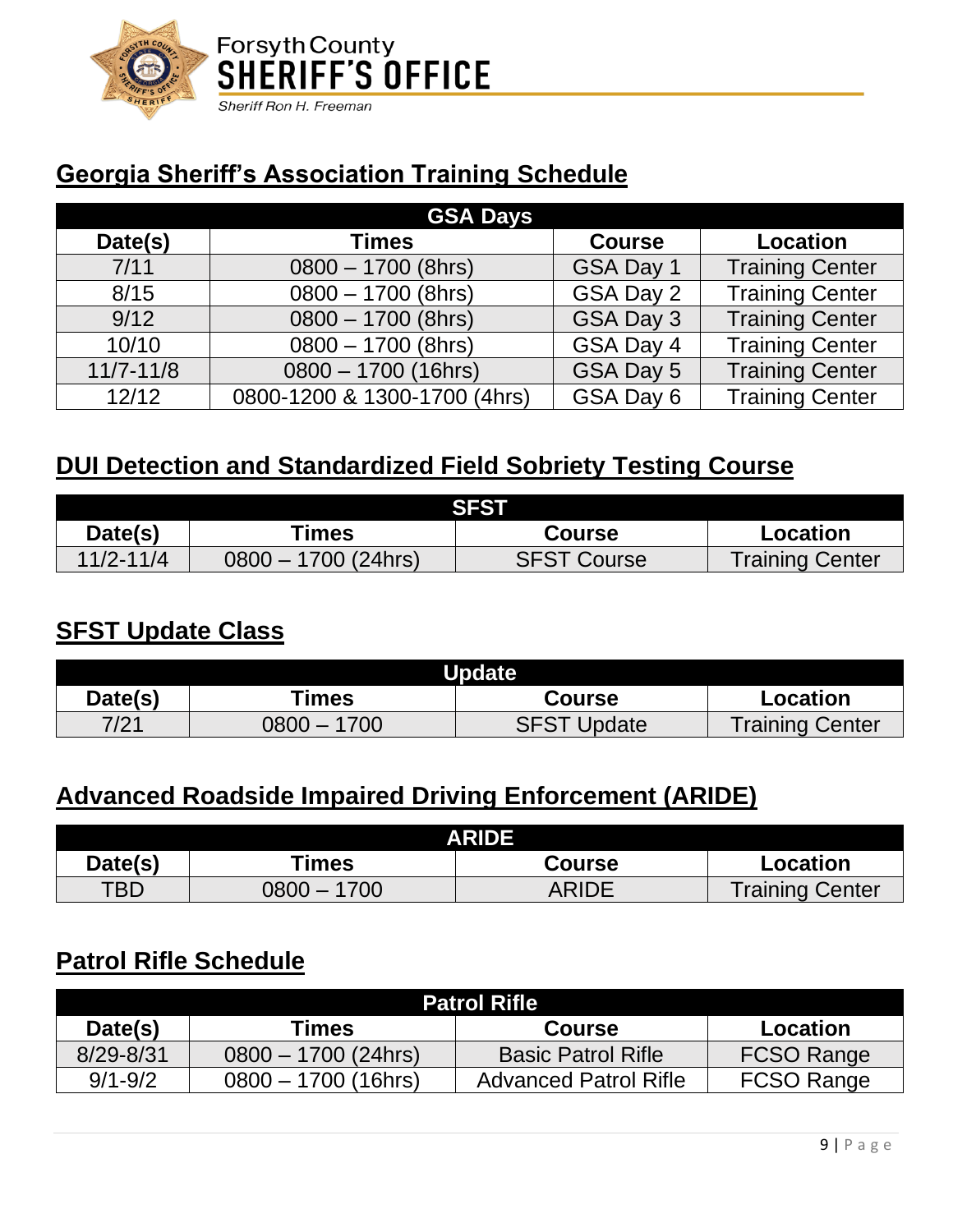

# <span id="page-9-0"></span>**Taser 7 New-User/Transition Schedule**

| Taser 7 |                      |                  |                 |
|---------|----------------------|------------------|-----------------|
| Date(s) | Times                | <b>Course</b>    | Location        |
| 8/9     | $0800 - 1700$ (8hrs) | Taser 7 New-User | Training Center |
| 11/1    | $0800 - 1700$ (8hrs) | Taser 7 New-User | Training Center |

# <span id="page-9-1"></span>**Civilian In-Service Training Schedule**

| <b>Civilian In-Service Training</b> |                                                  |                            |                        |
|-------------------------------------|--------------------------------------------------|----------------------------|------------------------|
| Date(s)                             | <b>Times</b><br><b>Course</b><br><b>Location</b> |                            |                        |
| <b>TBD</b>                          | $0800 - 1200$ (4hrs)                             | <b>Civilian In-Service</b> | <b>Training Center</b> |
| <b>TBD</b>                          | $1300 - 1700$ (4hrs)                             | <b>Civilian In-Service</b> | <b>Training Center</b> |
| <b>TBD</b>                          | $0800 - 1200$ (4hrs)                             | <b>Outside Training</b>    | TBD                    |
| TBD                                 | $1300 - 1700$ (4hrs)                             | <b>Outside Training</b>    | TBD                    |

#### <span id="page-9-2"></span>**Jail In-Service Schedule**

| <b>Jail In-Service</b> |                      |                         |                  |
|------------------------|----------------------|-------------------------|------------------|
| Date(s)                | <b>Times</b>         | <b>Course</b>           | <b>Location</b>  |
| 9/12                   | $0800 - 1700$ (8hrs) | <b>Shift In-Service</b> | <b>FCSO Jail</b> |
| 9/13                   | $1300 - 2200$ (8hrs) | <b>Shift In-Service</b> | <b>FCSO Jail</b> |
| 9/14                   | $0800 - 1700$ (8hrs) | <b>Shift In-Service</b> | <b>FCSO Jail</b> |
| 9/15                   | $1300 - 2200$ (8hrs) | <b>Shift In-Service</b> | <b>FCSO Jail</b> |
| $12/5$                 | $0800 - 1700$ (8hrs) | <b>Shift In-Service</b> | <b>FCSO Jail</b> |
| 12/6                   | $1300 - 2200$ (8hrs) | <b>Shift In-Service</b> | <b>FCSO Jail</b> |
| 12/7                   | $0800 - 1700$ (8hrs) | <b>Shift In-Service</b> | <b>FCSO Jail</b> |
| 12/8                   | $1300 - 2200$ (8hrs) | <b>Shift In-Service</b> | <b>FCSO Jail</b> |
| <b>TBD</b>             | $0800 - 1700$ (8hrs) | Make-up In-Service      | <b>FCSO Jail</b> |
| <b>TBD</b>             | $1300 - 2200$ (8hrs) | Make-up In-Service      | <b>FCSO Jail</b> |

#### <span id="page-9-3"></span>**Basic Jail Officers Course Schedule**

| <b>Basic Jail Officers Course</b>             |                       |             |                  |
|-----------------------------------------------|-----------------------|-------------|------------------|
| Date(s)<br>Times<br><b>Course</b><br>Location |                       |             |                  |
| $8/22 - 9/2$                                  | $0800 - 1700$ (80hrs) | <b>BJOC</b> | <b>FCSO Jail</b> |
| $11/7 - 11/18$                                | $0800 - 1700$ (80hrs) | <b>BJOC</b> | <b>FCSO Jail</b> |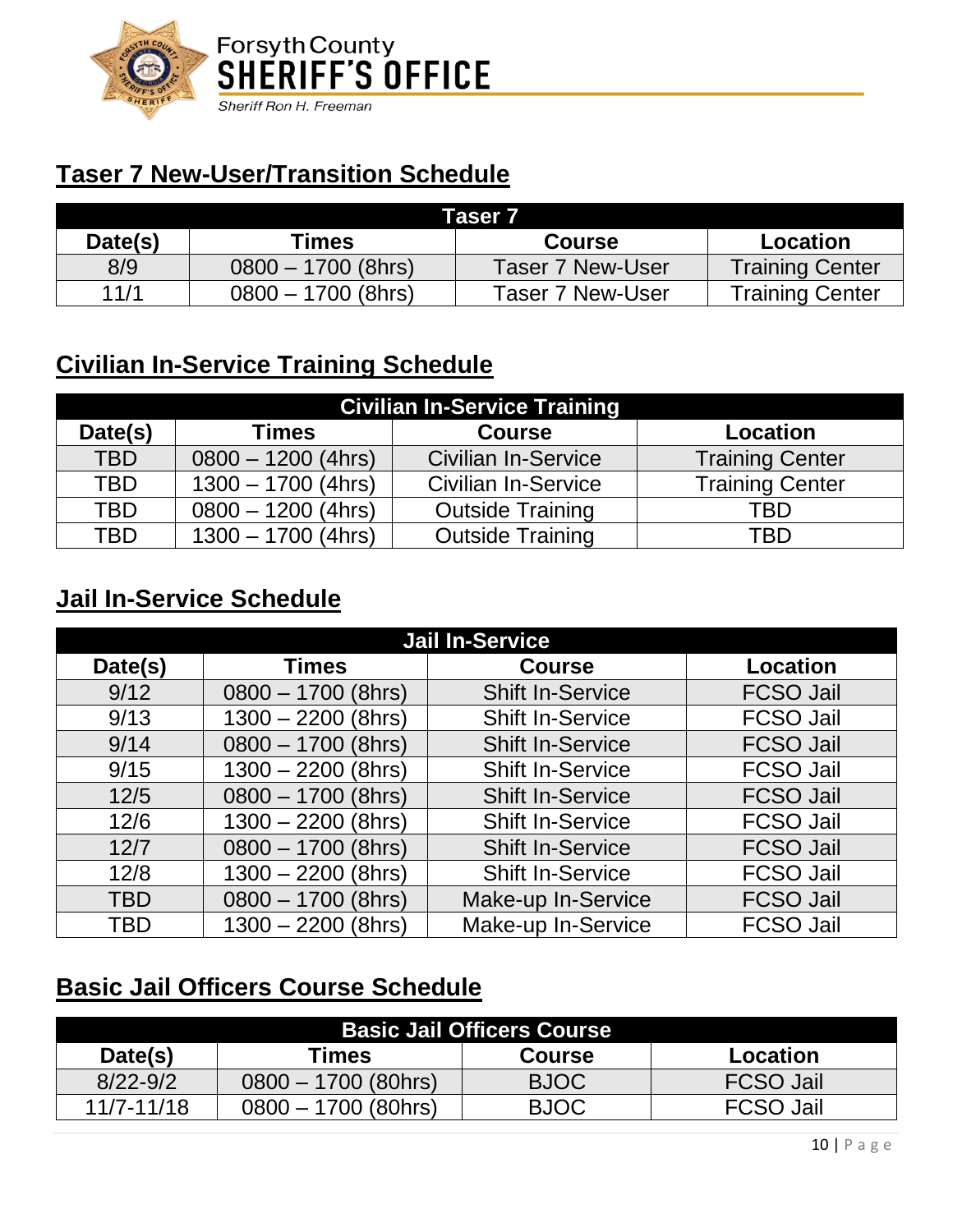

# <span id="page-10-0"></span>**Course Descriptions**

#### <span id="page-10-1"></span>**Fall Certified In-Service**

#### **(Sign-Up Required / Mandatory)**

|                       | Course Dates: Monthly Opportunities                                                           |  |
|-----------------------|-----------------------------------------------------------------------------------------------|--|
| Course Length: 8 hrs. |                                                                                               |  |
| Course Time:          | 0800 - 1700 (1 session per month to accommodate night shift with<br>hours being $1300 - 2200$ |  |
| Location:             | <b>FCSO Training Center</b>                                                                   |  |
| Topics:               | DTs, search, and seizure, K9, and coroner, Legal Update                                       |  |
|                       | Course Coordinator: MSD Nick Sarisky (770.781.2222 Ext. 3139)                                 |  |

#### <span id="page-10-2"></span>**Fall Firearms Skill Building/Scenario**

#### **(Sign-Up Required / Mandatory)**

*Course Dates*: October 17-28

*Course Length*: 4-hour blocks

*Course Time*: 0800 through 1700

*Location*: FCSO Range

*Description: Each 4-hour block will be split between two stations. One station will consist of building on VCQB fundamentals and incorporate live fire in and around vehicles. The second station will be a skill-building scenario which will include marksmanship, decision making, and judgmental use of force.*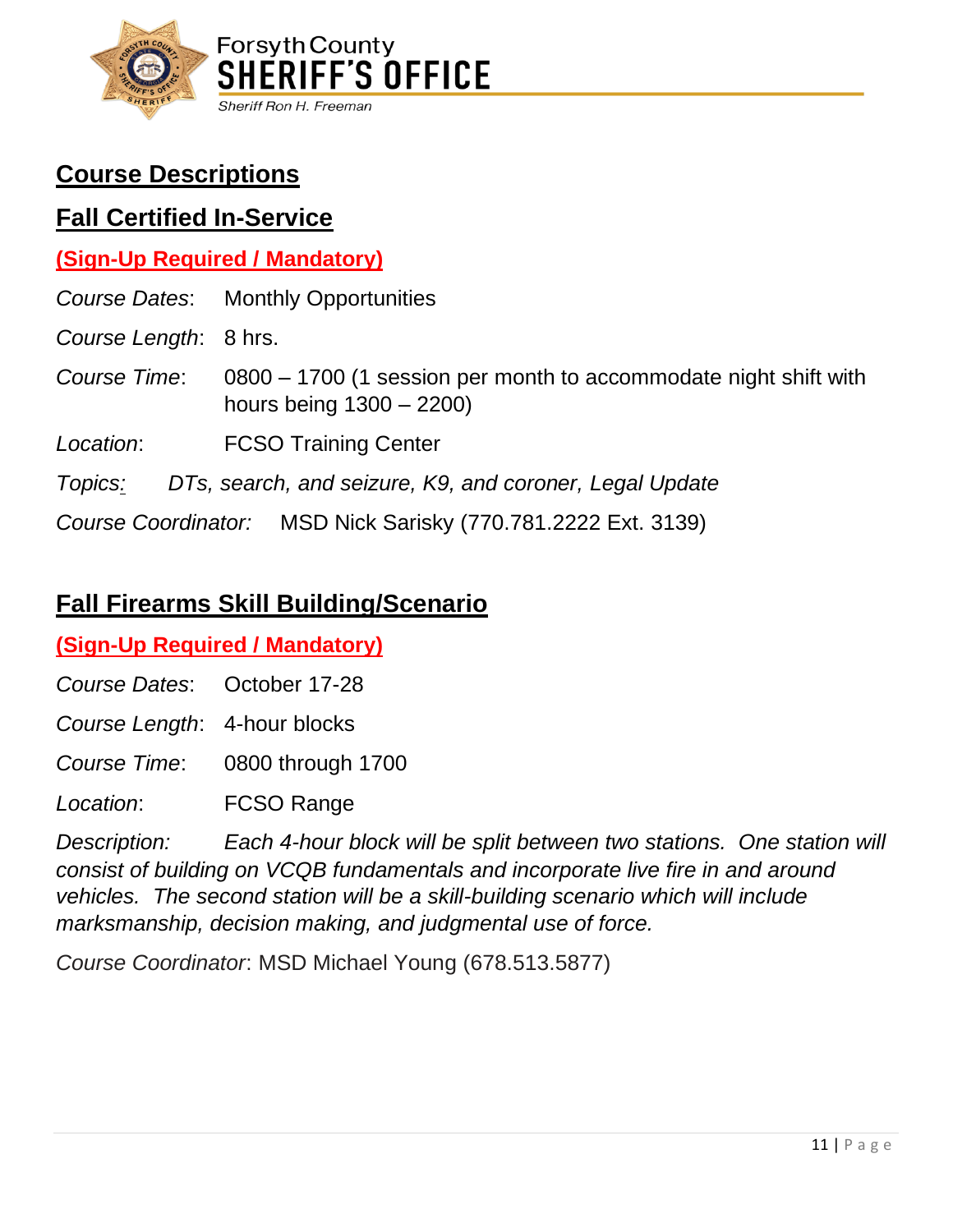

# <span id="page-11-0"></span>**Low-Light Firearms Skill Builders / Less-Lethal Recertification**

#### **(Sign-Up Required / Mandatory)**

*Course Dates*: December  $5<sup>th</sup>$  – December 15<sup>th</sup>

*Course Length*: 1-hour blocks

*Course Time*: 1700, 1800, and 1900

*Location*: FCSO Range

*Description: Each 1-hour block will be split between two stations. One station will consist of low-light firearms skill builders. The second station will be recertification on less-lethal (O.C., ASP baton, Taser, and less-lethal shotgun).*

*Course Coordinator*: MSD Michael Young (678.513.5877)

# <span id="page-11-1"></span>**Shield / Breaching Familiarization Training**

**(Sign-Up Required / Mandatory for Supervisors)**

Course Dates: August 16<sup>th</sup> and 18<sup>th</sup> September 13<sup>th</sup> and 15<sup>th</sup> November 8<sup>th</sup> and 10<sup>th</sup> *Course Length*: 4-hour blocks (2 sessions per date)

*Course Time*: 0800 and 1300

*Location*: FCSO Range

*Description:* Each 4-hour block will consist of familiarization and practical applications of ballistic shields. It will also include familiarization and practical applications of multiple mechanical breaching tools and options to ensure deputies are able to use breaching tools properly and effectively.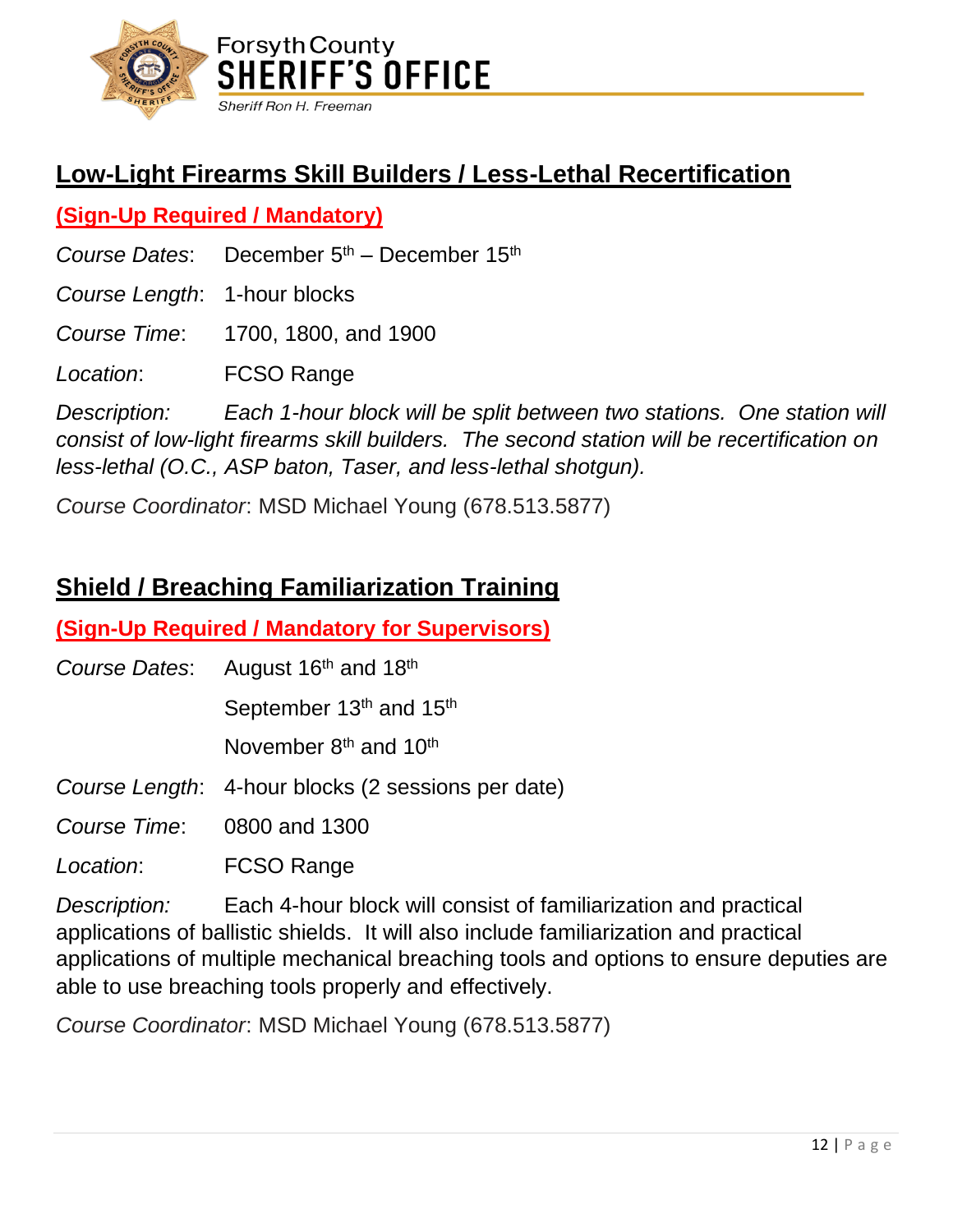

# <span id="page-12-0"></span>**PIT New-User and Recert**

*Course Dates*: November 28 – December 2 *Course Length*: 16 hrs. (New User November 28 – 29) *Course Time*: 0800 – 1700

*Location*: FCSO Training Center and Cumming Fairgrounds

*Description*: This course is designed to provide Georgia law enforcement officers with the knowledge and ability to use the precision immobilization technique or PIT maneuver. The PIT maneuver gives the ability for a pursuing patrol vehicle to force a fleeing car to abruptly turn sideways, causing the driver to lose control and stop. All students must come to class on Monday, and then will be scheduled for one session throughout the week. This course will also cover the use of Stop Sticks, Rolling Roadblocks, and Vehicle Pin's.

*Course Coordinator*: MSD Michael Young (678.513.5877)

#### <span id="page-12-1"></span>**Patrol Rifle, Basic and Advanced**

*Course Dates*: August 29- September 2

April 7<sup>th</sup> through April 8<sup>th</sup>

*Course Length*: 24 hrs., 16 hrs.

*Course Time*: 0800 – 1700

*Location*: FCSO Range

*Description*: The goal of this course is to provide the peace officer with training in the use of a semi-automatic patrol rifle, chambered in .223/5.56. The course will contain extensive training in the care, firing, and handling of the weapon system.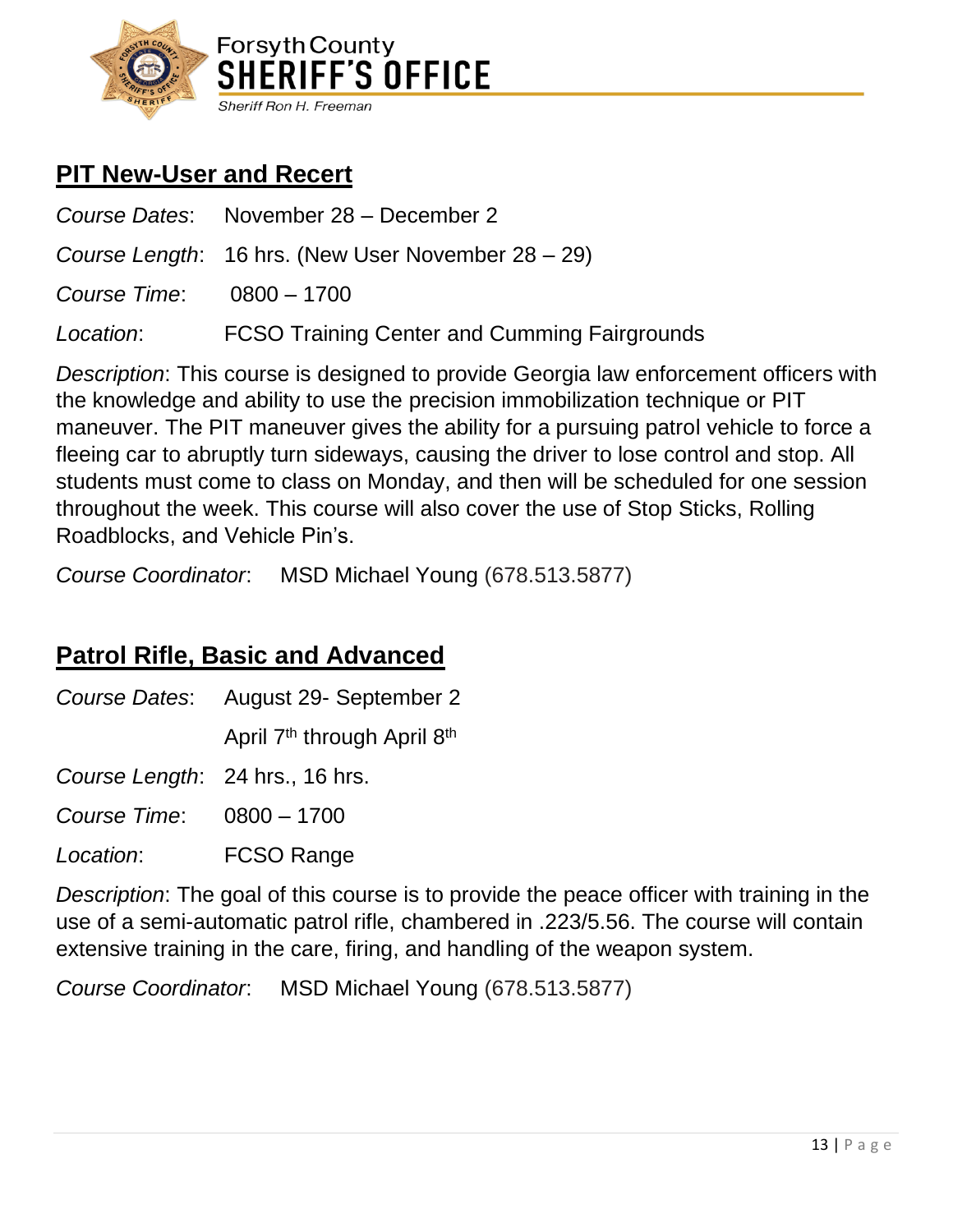

# <span id="page-13-0"></span>**DUI Detection and Standardized Field Sobriety Testing**

*Course Dates:* November 2 - 4

*Course Length:* 24 hours

*Location:* Training Center

*Description:* This course is designed for peace officers responsible for enforcing DUI laws. This course introduces the participant to the National Highway Traffic Safety Administration's recommended standardized field sobriety testing process. Topics will include the proper procedure for administering the Horizontal Gaze Nystagmus, Walk and Turn, and One Leg Stand examinations.

*Prerequisites*: This course is intended for law enforcement officers tasked with traffic enforcement responsibilities who wish to become proficient in the administration and interpretation of the NHTSA SFST battery of exercises.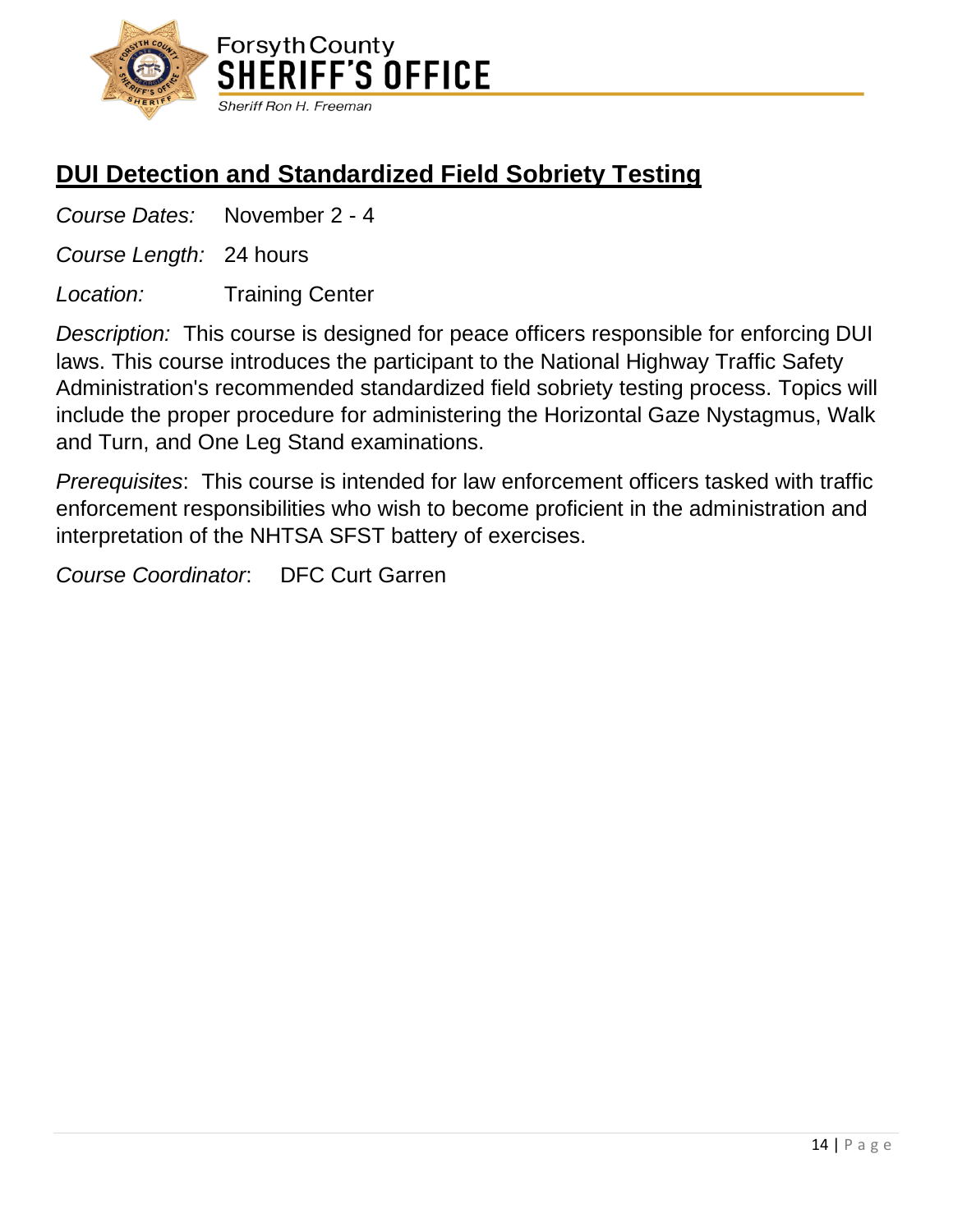

# <span id="page-14-0"></span>**Basic Jail Officers Course**

*Course Dates*: Quarterly

*Course Length*: 80 hours

*Location*: FCSO Jail Training Room

*Description*: This entry level jail program will prepare the jail officers to conduct themselves in a manner consistent with legislative and case law decisions. Topics include emergency procedures, inmate rights, inmate discipline, medical activities (such as first-aid, CPR, and inmate medical), inmate/cell searches, fingerprinting, selfdefense, and inmate supervision. Portions of this course will require physical activity and exercises in written communication. Students should bring with them those items needed to participate in these activities.

*Prerequisite*: A POSTFORM-2 (P2) number must be issued and documented on the students P.O.S.T. record at least 10 working days prior to being accepted to or attending the course. Online registration required for those attending the course. This course is a hand-off course from GPSTC and meets the Georgia POST Basic Jail Officer requirements.

|                          | Course Coordinator. DFC Michael Eaton Maximum Students: 24 |
|--------------------------|------------------------------------------------------------|
| (770.781.2222 Ext. 3070) |                                                            |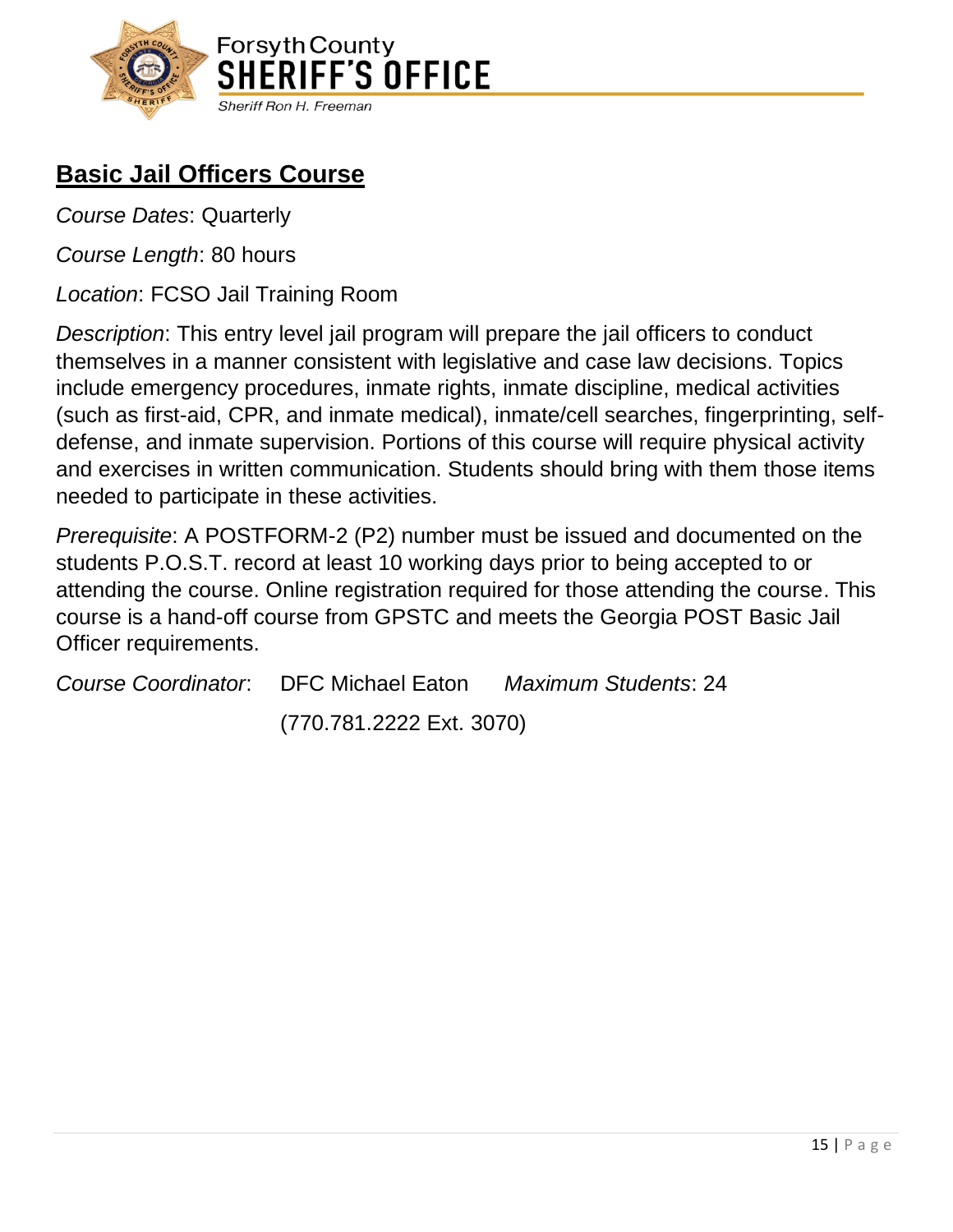

# <span id="page-15-0"></span>**Jail In-Service**

- *Course Dates*: September 12-15 and December 5-8
- *Course Length*: 8 hours
- *Location*: FCSO Jail Training Room
- *Description*: Topics to be covered:
	- Scanning deliveries Policy Refresher
	-
	- Emergency Evacuations SCBA
	- Verbal De-Escalation Use of Force
	- Case Law Updates Defensive Tactics
- - NIJO Restraint Chair/WRAP
		-
		-
		-

*Course Coordinator*: DFC Michael Eaton *Maximum Students*: 24

(770.781.2222 Ext. 3070)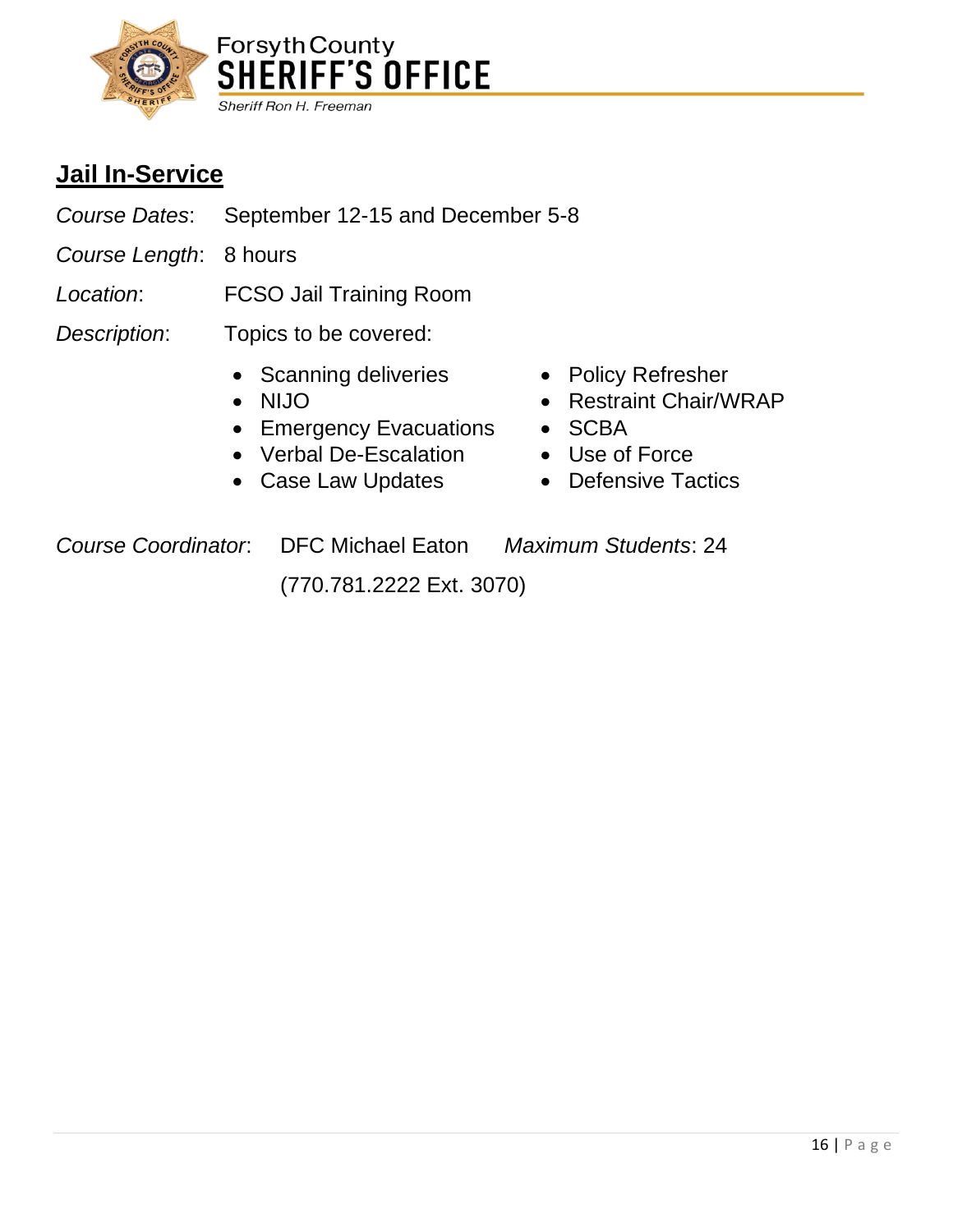

# <span id="page-16-0"></span>**2022 Intermediate Training Course Descriptions**

#### <span id="page-16-1"></span>**First Responder**

*Course Dates*: November 14-18

*Course Length*: 40 hrs.

*Course Time*: 0800 – 1700

*Location*: FCSO Training Center

*Description*: The goal of this course is to provide the peace officer with specialized emergency medical knowledge to provide basic life-saving skills within the course of their daily duties. This course curriculum follows the Emergency Medical Responder curriculum, provided by the American Academy of Orthopedic Surgeons, but will not provide the testing for NAEMT National Registry.

*Special Notes*: This is a core course for P.O.S.T. Intermediate Certification. Students must show current CPR certification through P.O.S.T. record or CPR card.

*Course Coordinator*: Lt. James Poe (770.781.2222 Ext. 3057)

#### <span id="page-16-2"></span>**Interpersonal Relations**

| Course Dates: July 22    |                             |
|--------------------------|-----------------------------|
| Course Length: 8 hrs.    |                             |
| Course Time: 0800 - 1700 |                             |
| Location:                | <b>FCSO Training Center</b> |

Description: The goal of this course is to provide the peace officer with a working knowledge of effective communication skills. Specific topics that will be discussed will include: the communication process, effective interaction with others, effective listening techniques, and cultural awareness sensitivity.

*Special Notes*: This is a core course for P.O.S.T. Intermediate Certification.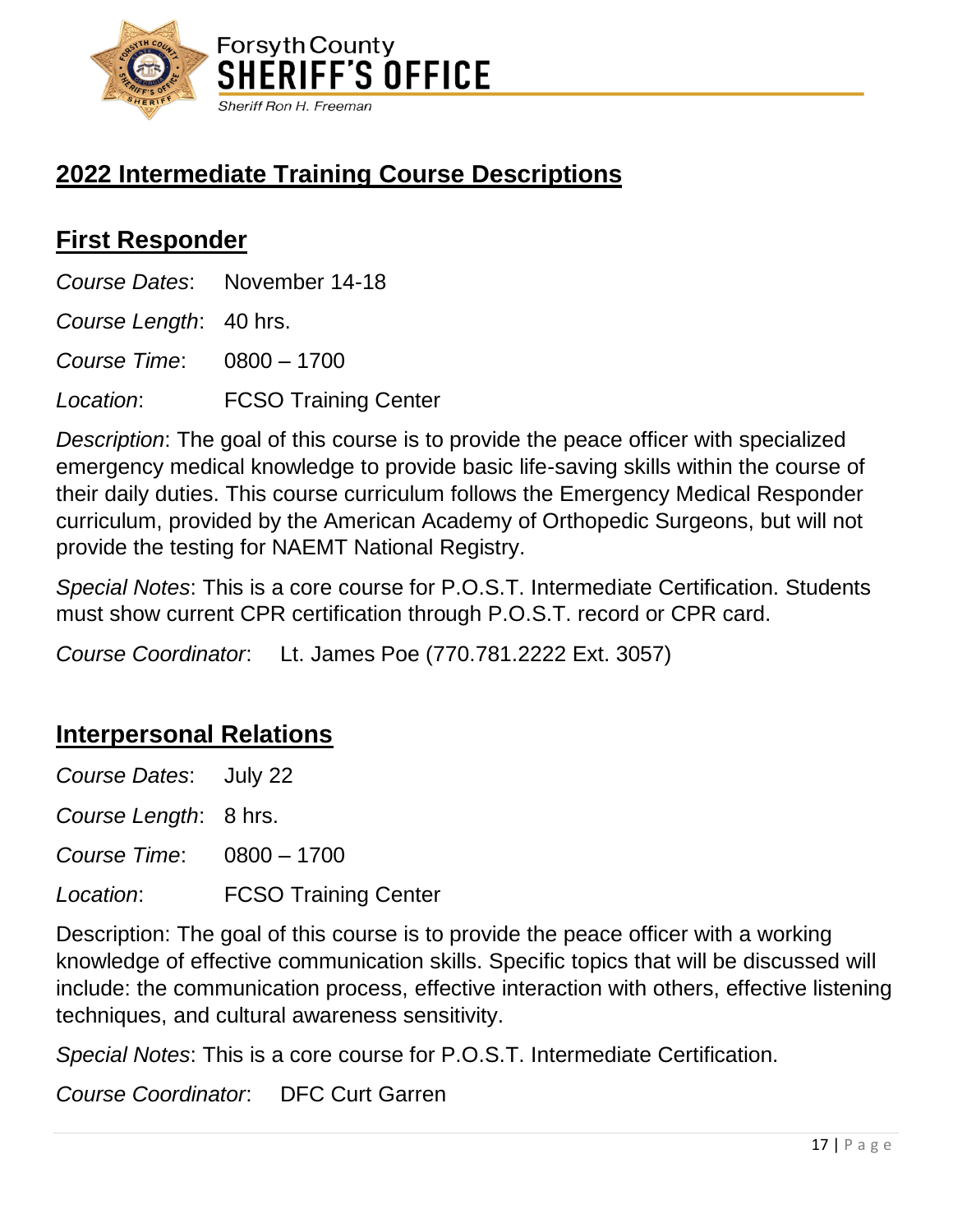

# <span id="page-17-0"></span>**Criminal Procedure**

*Course Dates*: September 12-14

*Course Length*: 24 hrs.

*Course Time*: 0800 – 1700

*Location*: FCSO Training Center

*Description*: The goal of this course is to provide officers with an overview of the United States Constitution and Bill of Rights by emphasizing the roles of the 4th, 5th, 6th, 8th, and 14th Amendments in law enforcement operations. Additional topics include the State and Federal Court System, legal research, legal authority, police - citizen encounters, warrantless searches and seizures, the exclusionary rule, lineups and pretrial identifications, interviews, confessions, and Miranda.

*Special Notes*: This is a core course for P.O.S.T. Intermediate Certification.

*Course Coordinator*: DFC Curt Garren

#### <span id="page-17-1"></span>**Health and Wellness**

*Course Dates*: August 31-September 2

*Course Length*: 22 hrs.

*Course Time*: 0800 – 1700

*Location*: Training Center

*Description*: This course is designed for law enforcement personnel who seek improved health and wellness. Training topics will include cardiovascular training, strength and flexibility conditioning, nutrition, weight and stress control, and the effects of alcohol/drugs over time.

*Special Notes*: This is a core course for P.O.S.T. Intermediate Certification. Please bring clothing appropriate for exercise. Tennis shoes and appropriate athletic clothing will be worn during the course.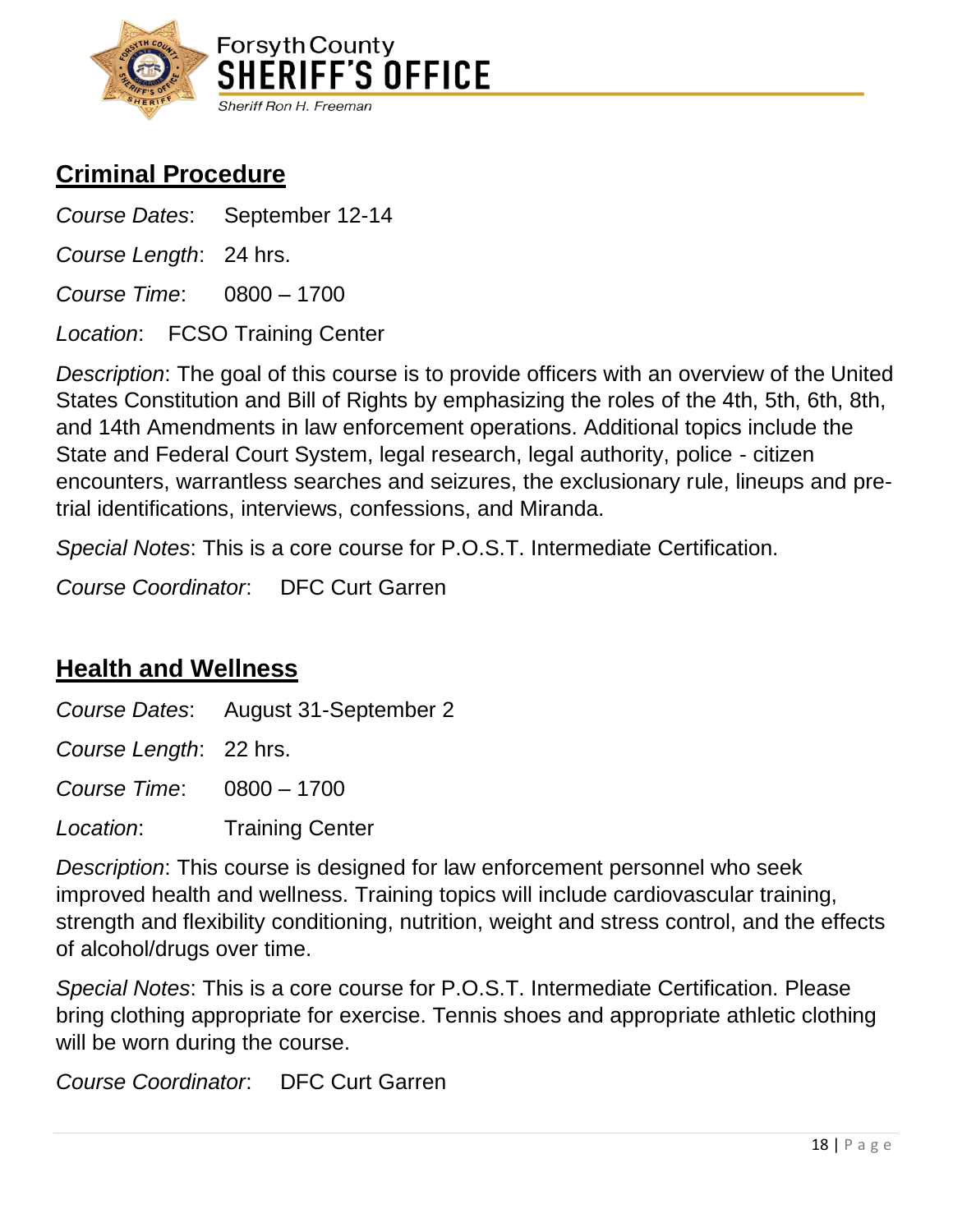

#### <span id="page-18-0"></span>**Officer Survival**

*Course Dates*: October 31-November 4

*Course Length*: 40 hrs.

*Course Time*: 0800 – 1700

*Location*: FCSO Range

*Description*: This course is designed to provide training necessary to develop the proper mindset, threat awareness, and skills needed to improve an officer's odds of surviving various dangerous situations. Officers will receive training in firearms skills, patrol tactics, defensive tactics, vehicle stops, domestic disputes, and building searches.

*Special Notes*: This is a core course for P.O.S.T. Intermediate Certification.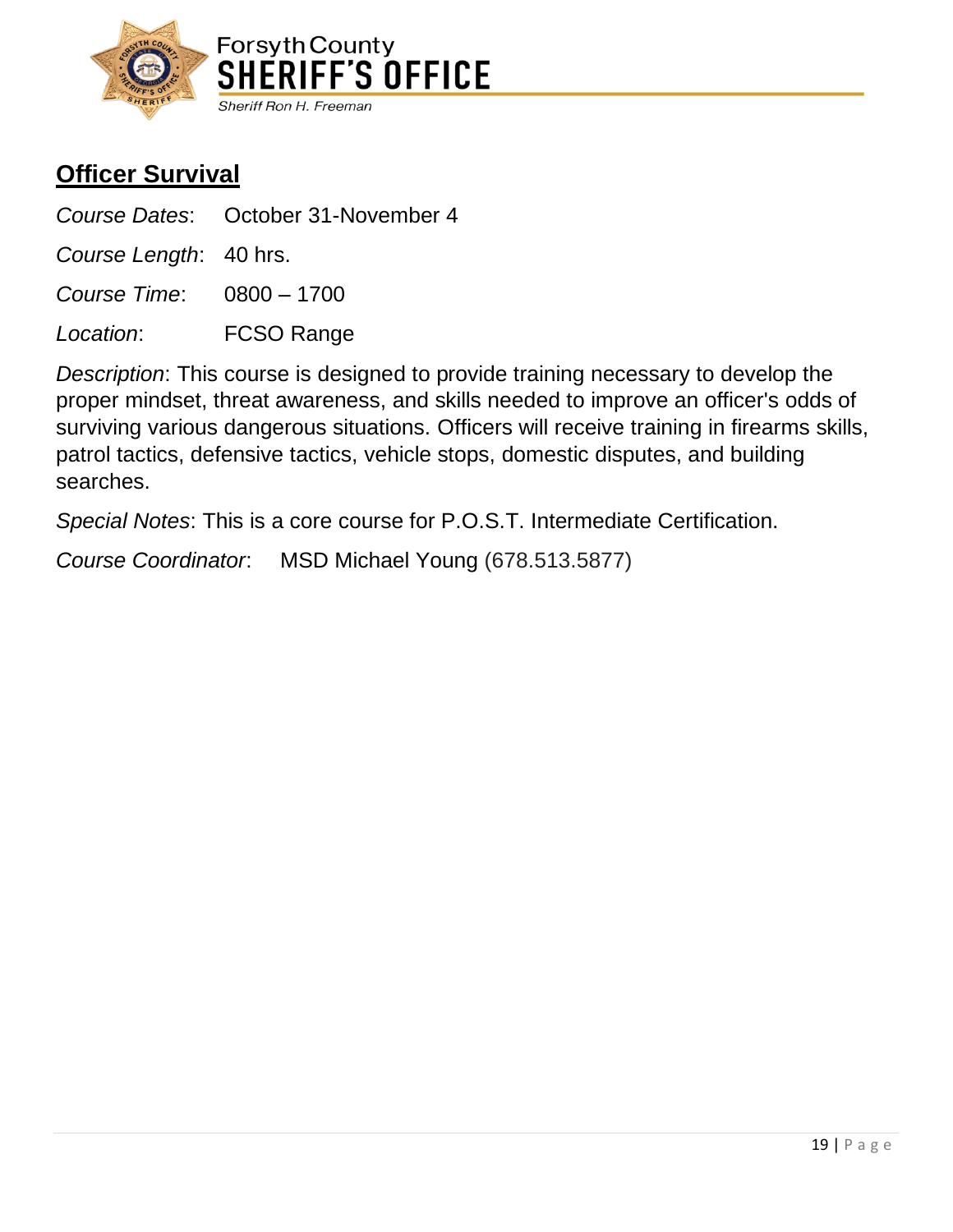

# <span id="page-19-0"></span>**2022 Advanced Training Course Descriptions**

#### <span id="page-19-1"></span>**Advanced Traffic Law**

*Course Dates*: August 15-17

*Course Length*: 24 hours

*Course Time*: 0800 – 1700

*Location*: Training Center

*Description*: This course is designed to assist law enforcement officers to better perform their duties by providing thorough coverage of the Official Code of Georgia Annotated Title 40 to include current DUI case law, the Teenage & Adult Driver Responsibility Act (TADRA), commercial vehicle law, and occupant protection laws.

*Special Notes*: This is a core course for P.O.S.T. Advanced Certification.

*Course Coordinator*: DFC Curt Garren

#### <span id="page-19-2"></span>**Crime Scene Processing**

*Course Dates*: September 6-8

*Course Length*: 24 hours

*Course Time*: 0800 – 1700

*Location*: Training Center

*Description*: The goal of this course is to provide officers with initial actions to be taken by the first arriving officer at a crime scene, know the investigative resources for assistance, display ability to make crime scene sketches and diagrams, know the techniques of crime scene photography, and how to collect and preserve evidence. Students will become familiar with the forms and processes used in evidence collection.

*Special Notes*: This is a core course for P.O.S.T. Advanced Certification.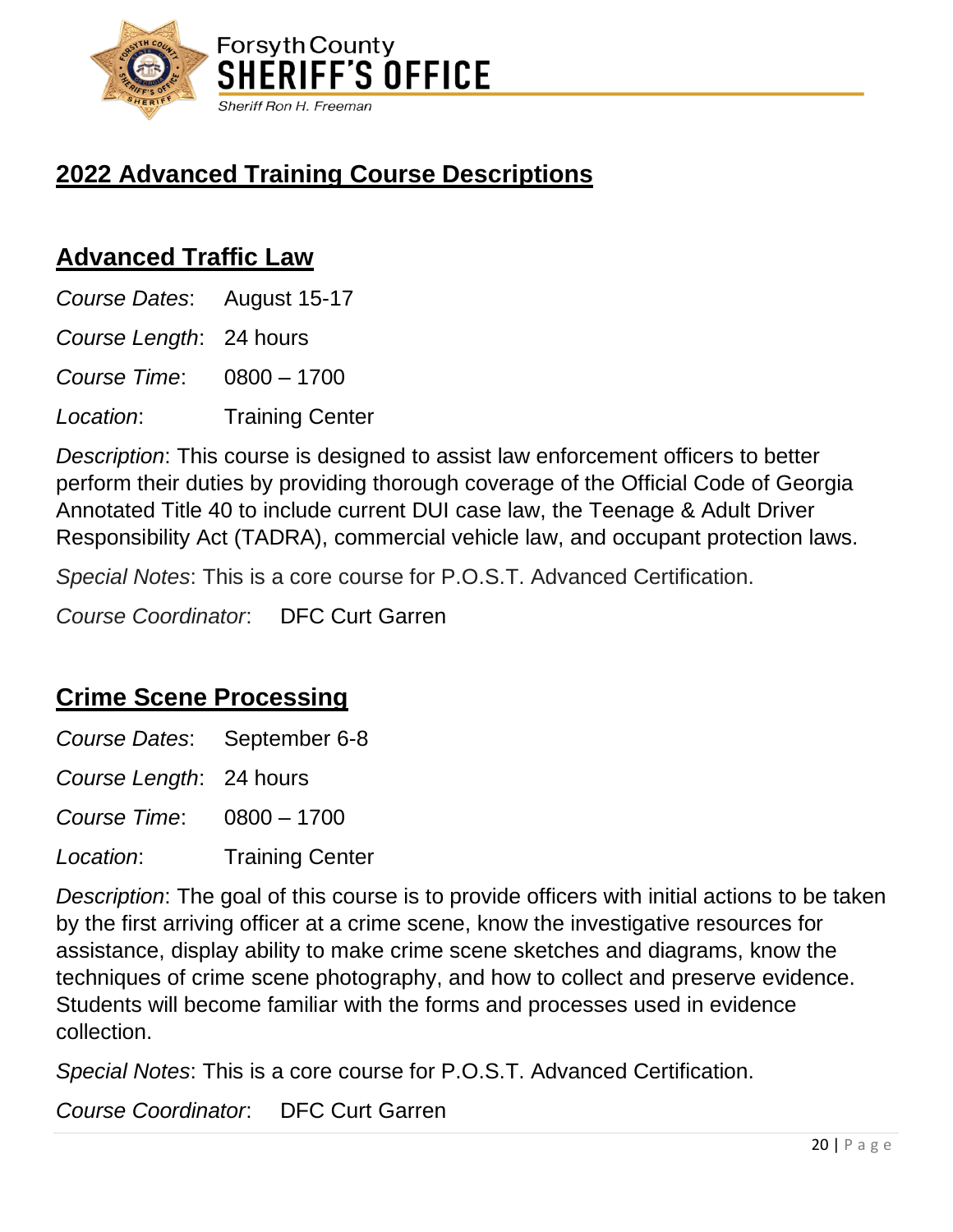

# <span id="page-20-0"></span>**Specialized Patrol Techniques**

| Course Dates: August 24-25 |                        |
|----------------------------|------------------------|
| Course Length: 16 hours    |                        |
| Course Time: 0800-1700     |                        |
| Location:                  | <b>Training Center</b> |

*Description*: This course provides the peace officer with a working knowledge of the current techniques of traditional and specialized patrol programs, as well as information on current and future trends in patrol service.

*Special Notes*: This is a core course for P.O.S.T. Advanced Certification.

*Course Coordinator*: DFC Curt Garren

#### <span id="page-20-1"></span>**Interviews and Interrogations**

*Course Dates*: September 19-21

*Course Length*: 24 hours

*Course Time*: 0800-1700

*Location*: Training Center

*Description*: This course is designed to teach students the fundamentals of interviews and interrogations. Topics include the following: Methodology, Elements of an Interview, Behavior Symptom Analysis, and Elements of an Interrogation.

*Special Notes*: This is a core course for P.O.S.T. Advanced Certification.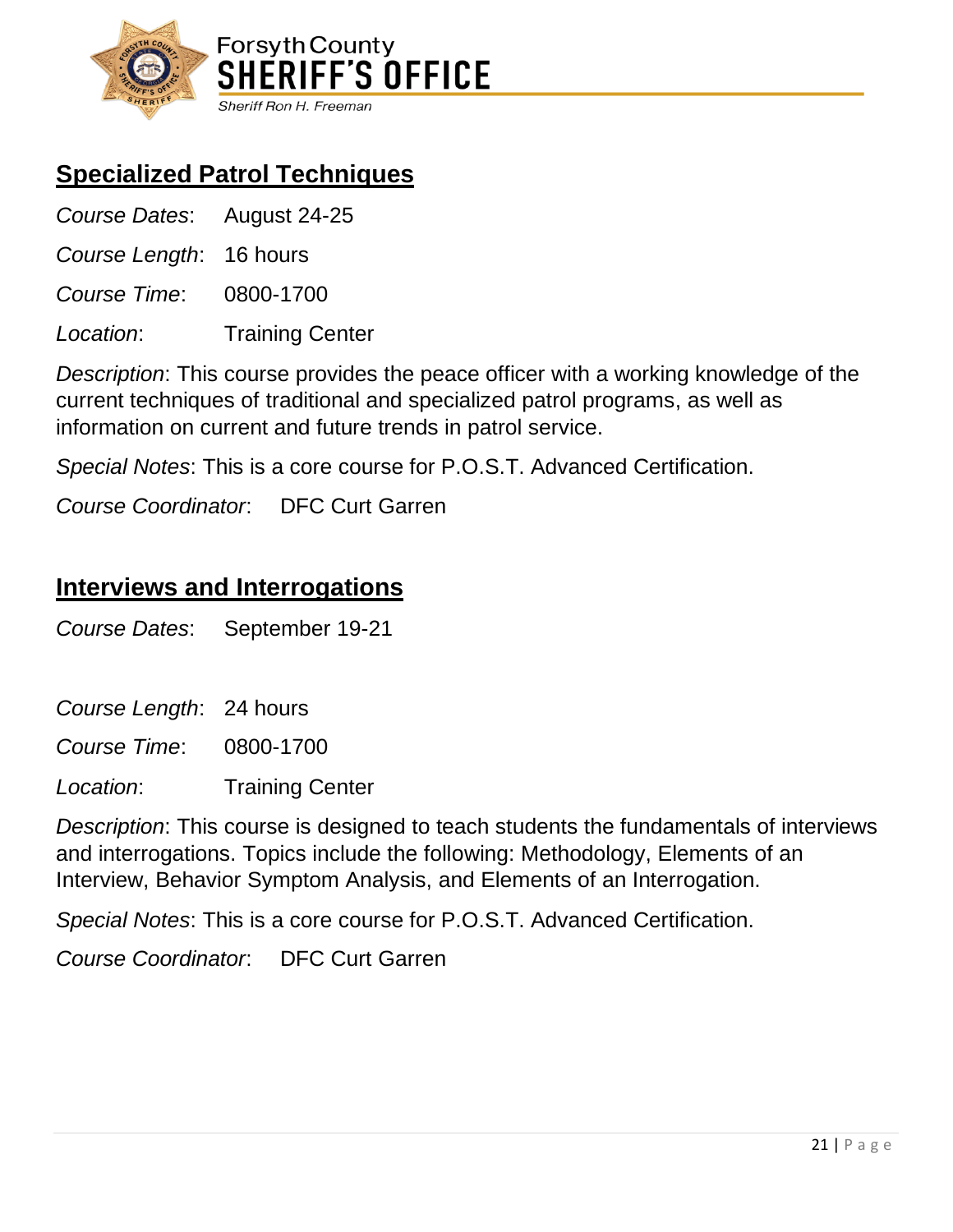

# <span id="page-21-0"></span>**Search Warrants & Affidavits**

| Course Dates: October 3-5 |                        |
|---------------------------|------------------------|
| Course Length: 24 hours   |                        |
| Course Time: 0800 - 1700  |                        |
| Location:                 | <b>Training Center</b> |

*Description*: Through classroom presentation and discussion, this course provides Georgia officers with current warranted search and seizure standards as provided by Georgia statute and case law of the Georgia Court of Appeals, the Georgia Supreme Court, the Eleventh Circuit Court of Appeals, and the United States Supreme Court. Topics to be covered include the search warrant requirement, obtaining a search warrant court order, establishing probable cause, sources of information, independent investigations, authoring the "no-knock" clause, and execution and return of warrants. Students will prepare a search warrant application and an end of course performance examination.

*Special Notes*: This is a core course for P.O.S.T. Advanced Certification.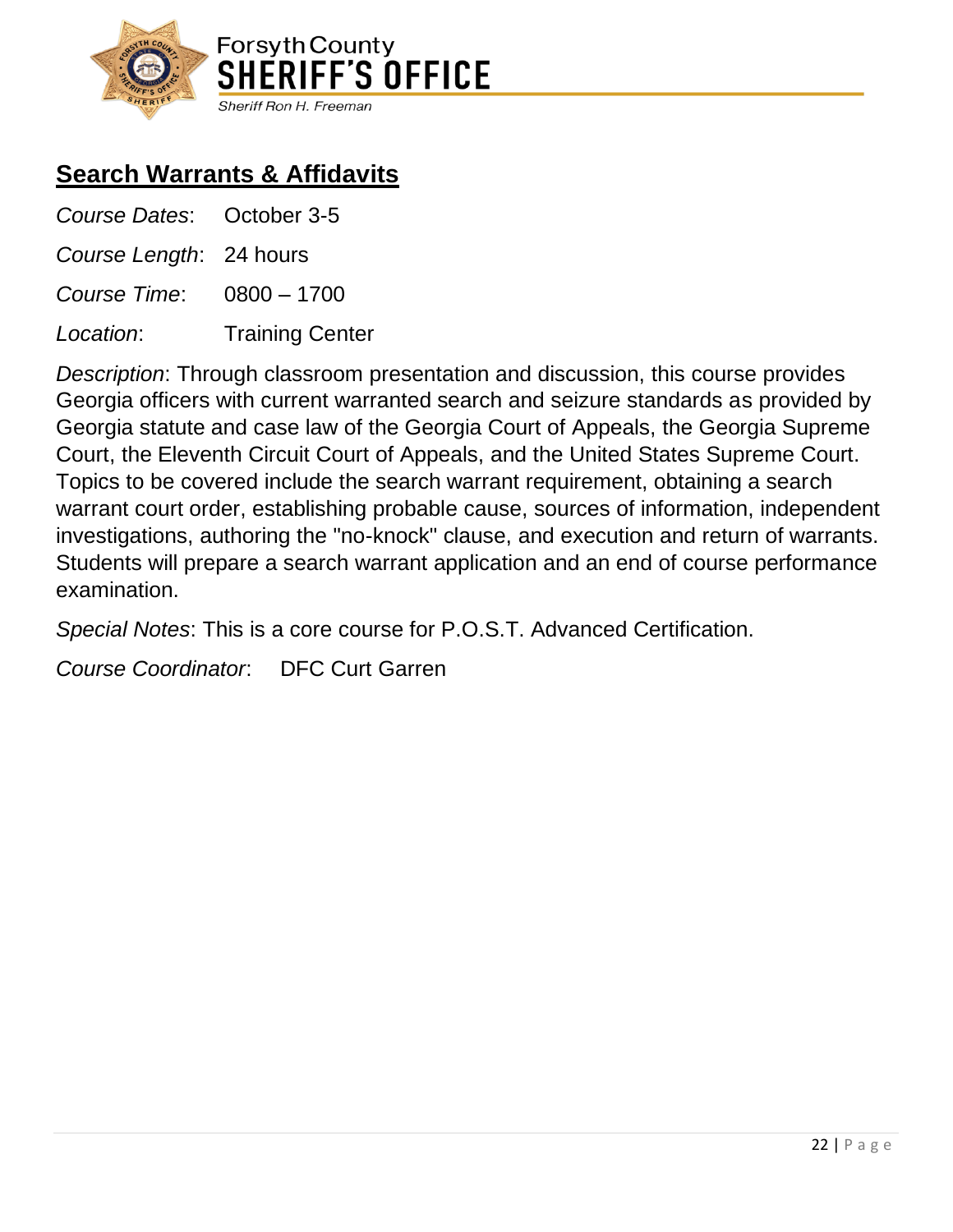

#### <span id="page-22-0"></span>**Advanced Firearms**

*Course Dates*: September 20-23

*Course Length*: 32 hrs.

*Course Time*: 0800 – 1700

*Location*: FCSO Range

*Description*: This course is designed to enhance and expand the weapon handling skills of officers who use semi-automatic pistols while employed as a law enforcement officer. At the end of the course, the officer should possess enhanced weapon handling skills in the areas of one-handed operations, multiple targets, long distance, and unconventional positions among others.

*Special Notes*: This is a core course for P.O.S.T. Advanced Certification.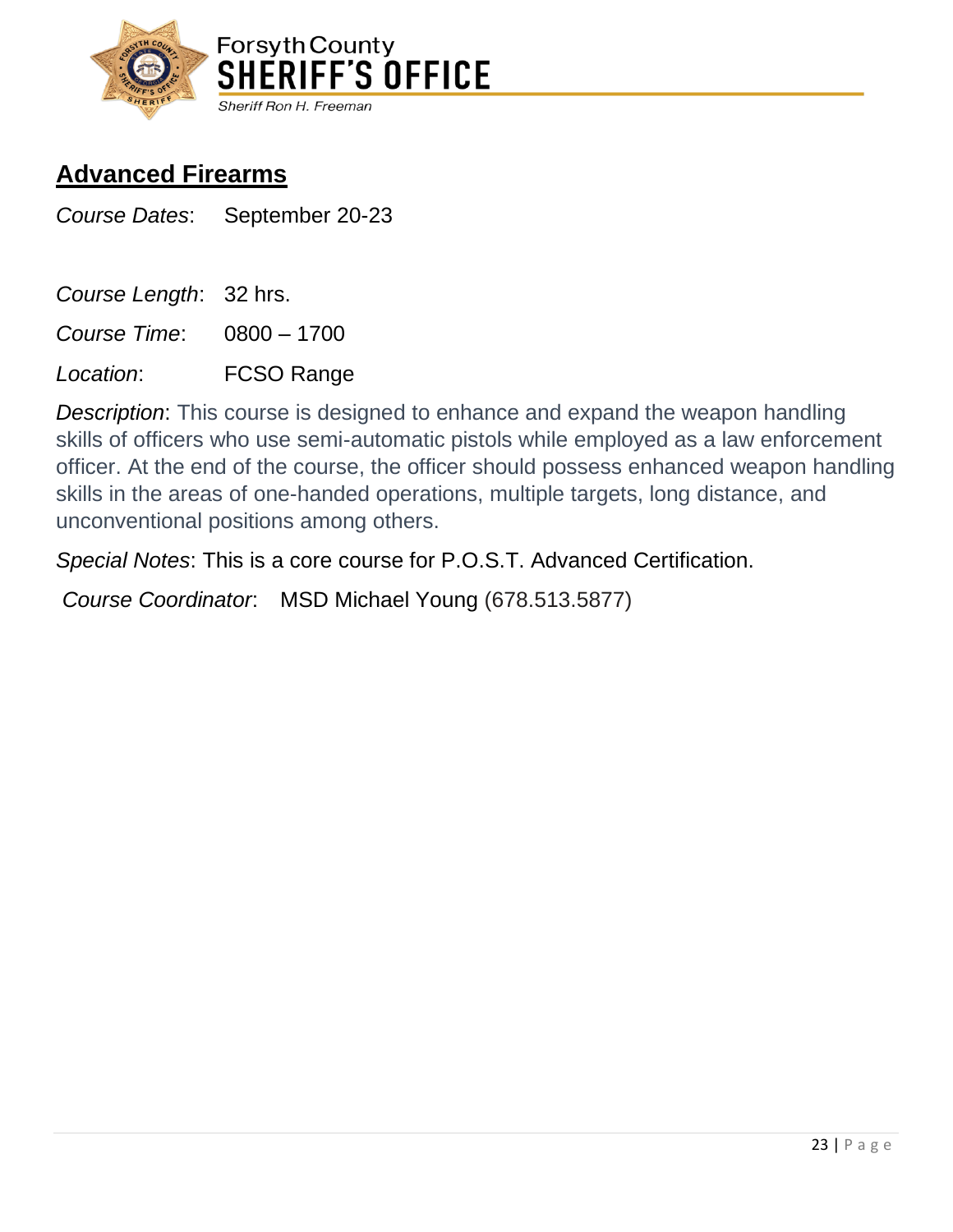

# <span id="page-23-0"></span>**Advanced Report Writing**

*Course Dates*: August 22-23

*Course Length*: 16 hrs.

*Course Time*: 0800 – 1700

*Location*: Training Center

*Description*: This course will provide students the tools necessary for writing effective reports. Course topics include principles of effective writing including grammar and mechanics of writing, elements of effective report writing, law enforcement considerations, and preparing special reports. Students will complete a series of activities, including the creation of law enforcement reports, designed to reinforce the learning objectives.

*Special Notes*: This is a core course for P.O.S.T. Advanced Certification.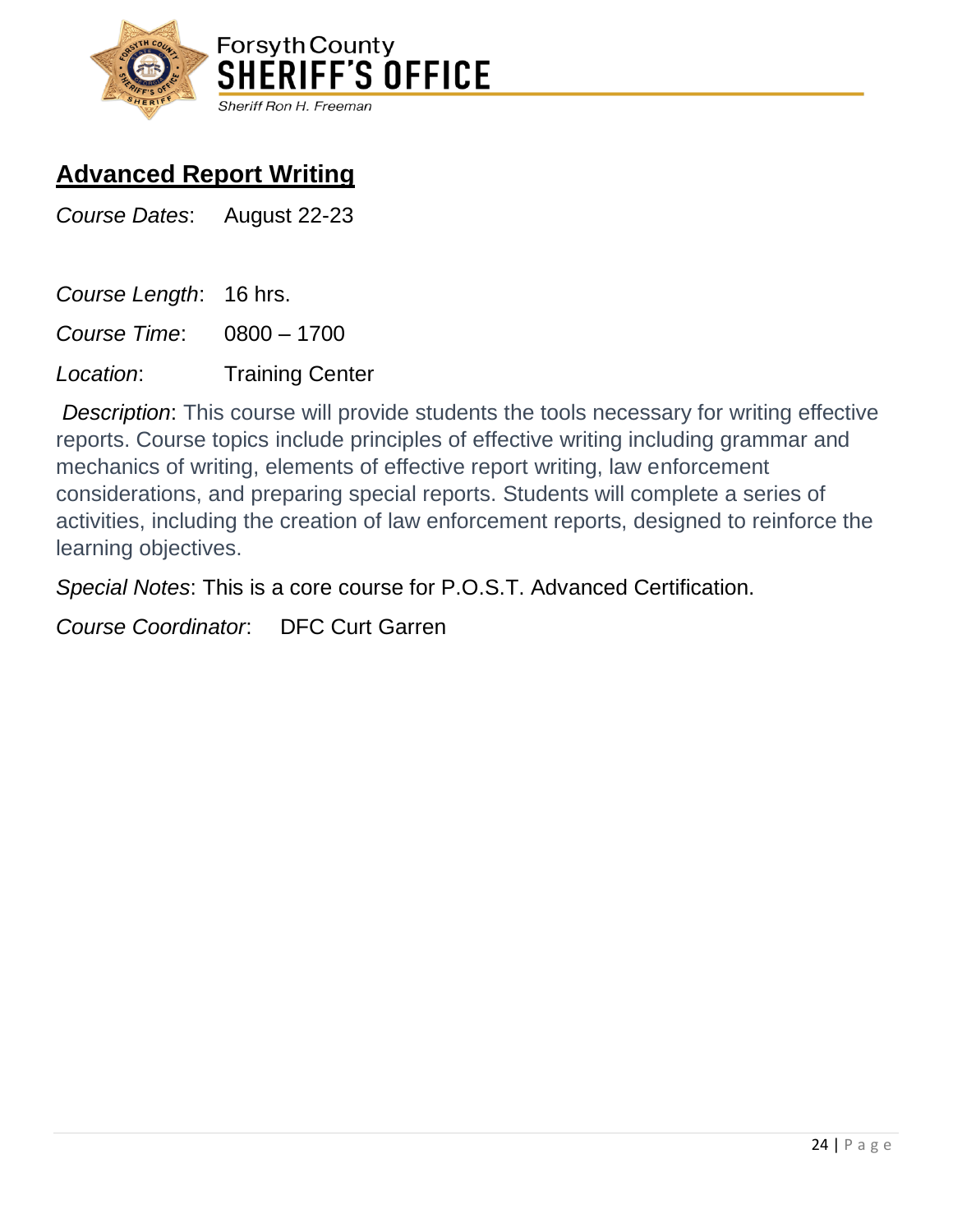

# <span id="page-24-0"></span>**2022 GSA Course Descriptions**

#### <span id="page-24-1"></span>**GSA Senior Deputy Day 1**

*Course Dates*: July 1 *Course Length*: 8 hours *Course Time*: 0800-1700 *Location*: Training Center

This training day will include:

• Office of the Sheriff

*Description*: Acquaint the deputy with the Office of Sheriff and the responsibilities and obligations one assumes both to the sheriff and to the community upon employment.

• Bonding Procedures

*Description*: Provide the deputy with instruction concerning the various types of bonds and relationships of the courts to the bonding procedure.

• Prisoner Transport

*Description*: Acquaint the deputy with the procedures to be followed when transporting a prisoner outside the jail. Emphasis will be placed on the hazards and security issues associated with escorting and transporting prisoners.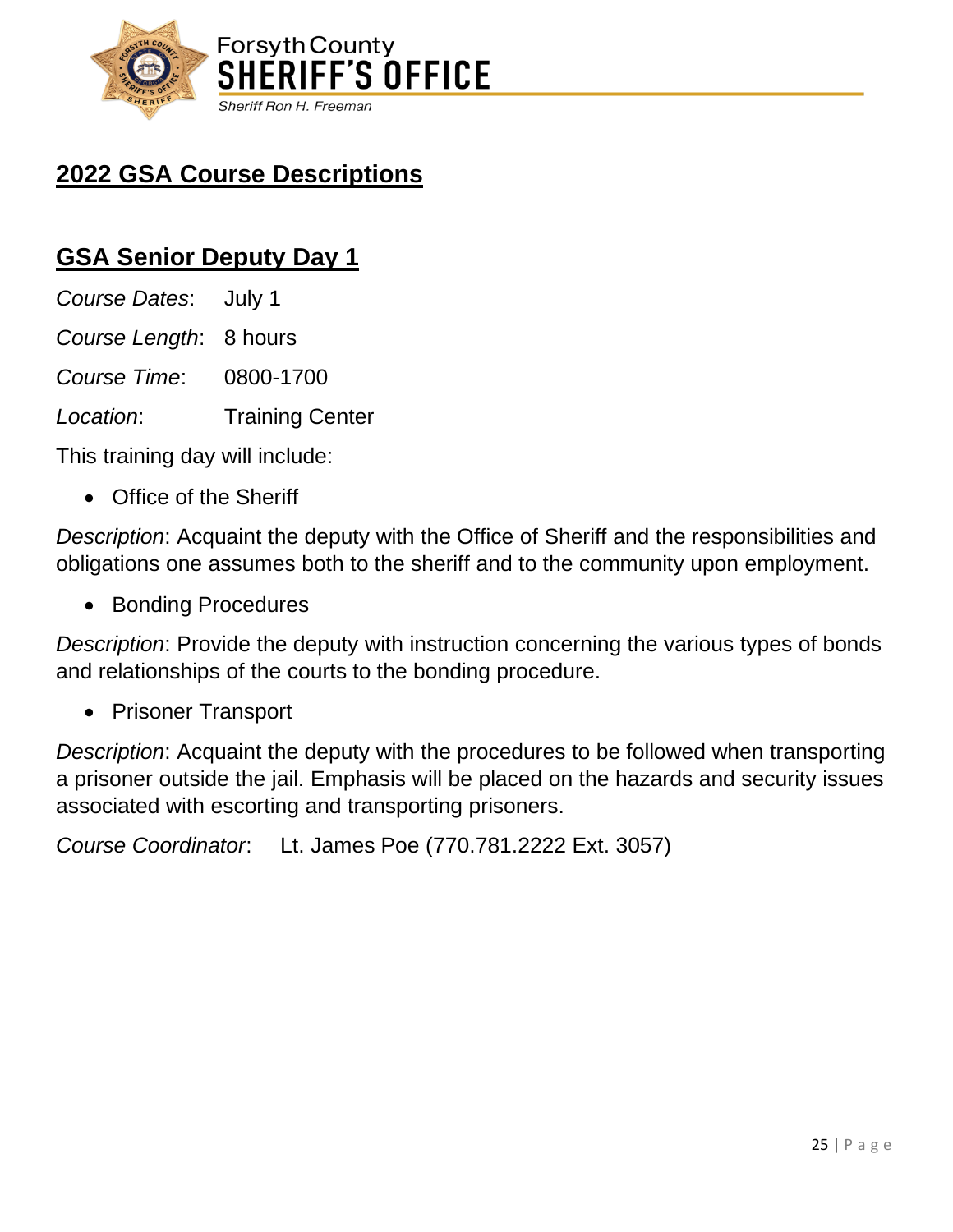

# <span id="page-25-0"></span>**GSA Senior Deputy Day 2**

| Course Dates: August 1   |                        |
|--------------------------|------------------------|
| Course Length: 8 hours   |                        |
| Course Time: 0800 - 1700 |                        |
| Location:                | <b>Training Center</b> |

This training day will include: Civil Process

*Description*: Provide the deputy with a working knowledge of the types of civil process handled by the sheriff's office, to include writs, summons, ejectment, procedures, and garnishment cases, and other court orders such as extradition procedures and detainers.

*Course Coordinator*: Lt. James Poe (770.781.2222 Ext. 3057)

#### <span id="page-25-1"></span>**GSA Senior Deputy Day 3**

| Course Dates: September 12 |                        |
|----------------------------|------------------------|
| Course Length: 8 hours     |                        |
| Course Time: 0800-1700     |                        |
| Location:                  | <b>Training Center</b> |

This training day will include:

• Mental Commitments and Transport of the Mentally Ill

*Description*: Familiarize the deputy with the transportation of the mentally ill and the unique problems associated with such transportation. This block will also address the laws applicable to commitment of the mentally ill.

• Domestic Violence: The Officer's Response

*Description*: Familiarize the deputy with the current DV Laws as well as the appropriate officer response.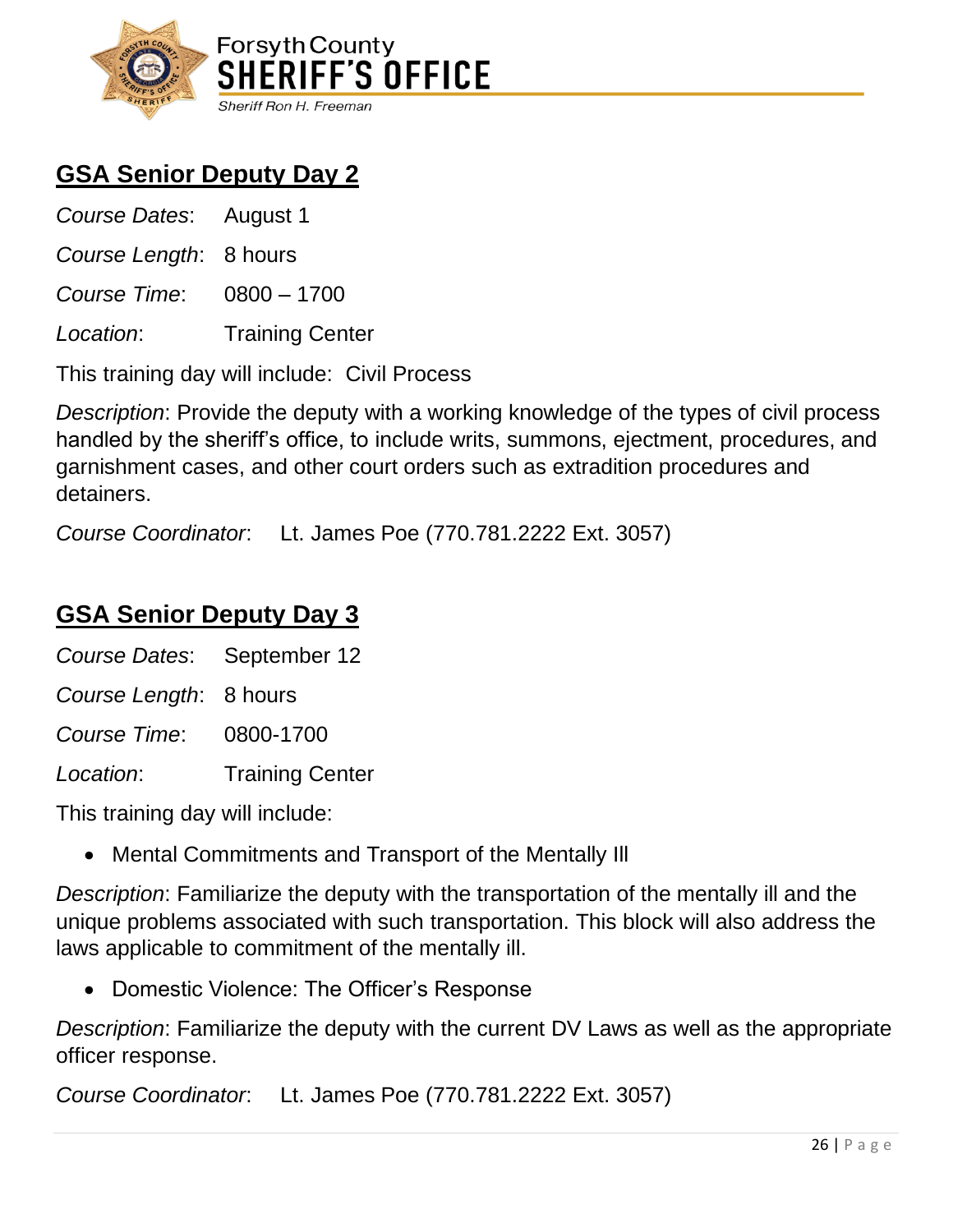

# <span id="page-26-0"></span>**GSA Senior Deputy Day 4**

| Course Date: October 10  |                        |
|--------------------------|------------------------|
| Course Length: 8 hours   |                        |
| Course Time: 0800 - 1700 |                        |
| Location:                | <b>Training Center</b> |

This training day will include:

• Search Procedures for Wanted and Missing Persons

*Description*: Provide the deputy with a working knowledge of procedures commonly utilized to search for and locate wanted and/or missing persons.

• Public Relations

*Description*: Provide the deputy with the appropriate techniques in dealing with the media, the legal rights of the media, and how to negotiate certain tactics used by media personnel to gather information from law enforcement officers.

• Ethics

*Description*: Acquaint the deputy with the concept of ethics in law enforcement with the emphasis on the consequences of unethical officer behavior and improper officer interaction with suspects and victims.

• Sex Offender Registry

*Description*: Familiarize the deputy with the basic knowledge of the sex offender laws and the responsibility of the Sheriff's office as it relates to registering sex offenders.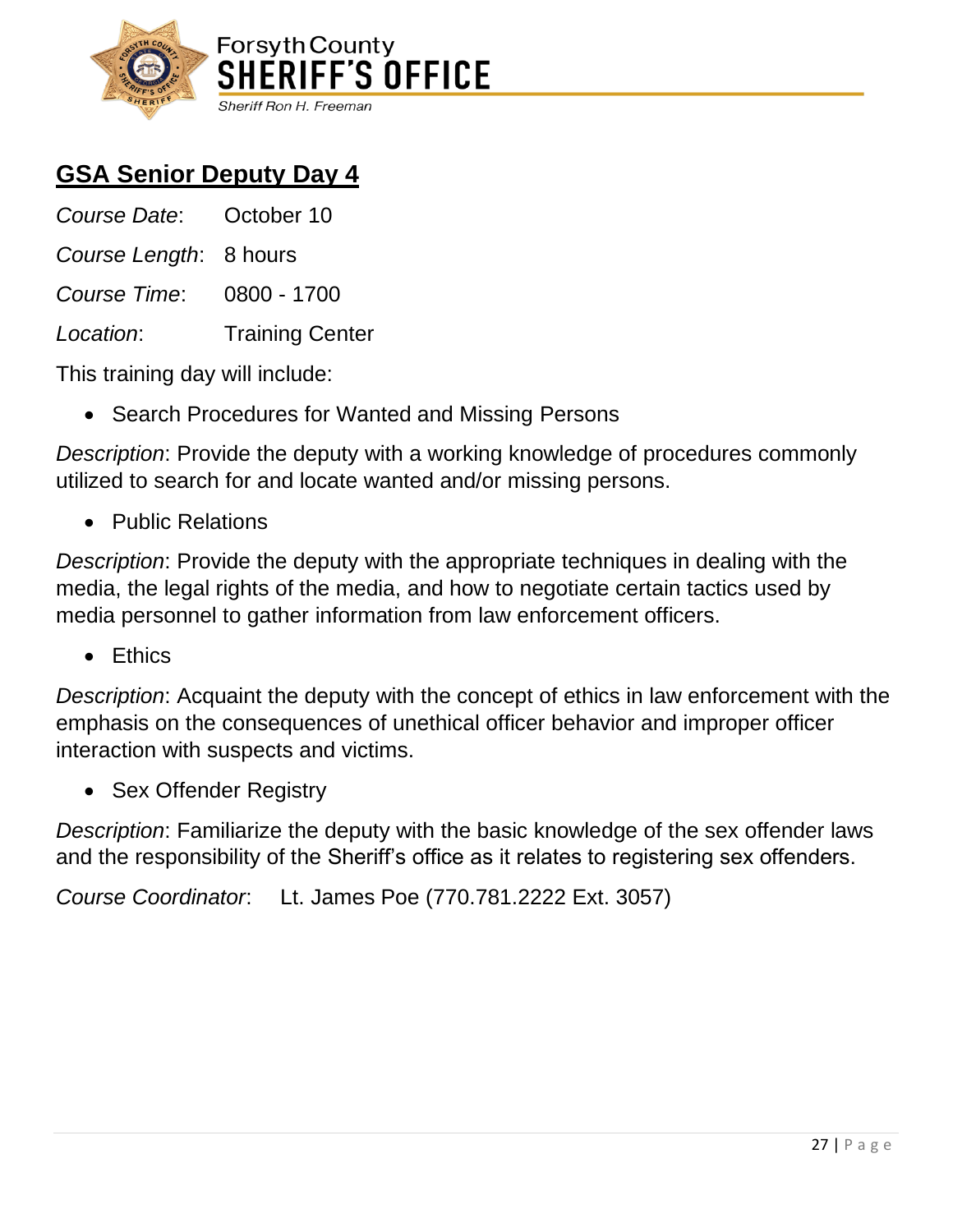

# <span id="page-27-0"></span>**GSA Senior Deputy Day 5**

*Course Dates*: November 7 and 8

*Course Length*: 16 hrs.

*Course Time*: 0800-1700

*Location*: Training Center

This training day will include: Court Services

*Description*: Familiarize the deputy with the procedures for protecting courtrooms, court officers, defendants, witnesses, jurors, and visitors.

*Course Coordinator*: Lt. James Poe (770.781.2222 Ext. 3057)

#### <span id="page-27-1"></span>**GSA Senior Deputy Day 6**

| Course Dates: December 12 |                                        |
|---------------------------|----------------------------------------|
| Course Length: 4 hours    |                                        |
|                           | Course Time: 0800 - 1200 & 1300 - 1700 |
| Location:                 | <b>Training Center</b>                 |
|                           |                                        |

*Description*: This course will include courses from the Georgia Sheriff's Association Senior Deputy Certification Modules.

This training day will include: Crime Scene Management for First Responding Officers

*Description*: Provide the deputy with the correct techniques to use when arriving at a crime scene.